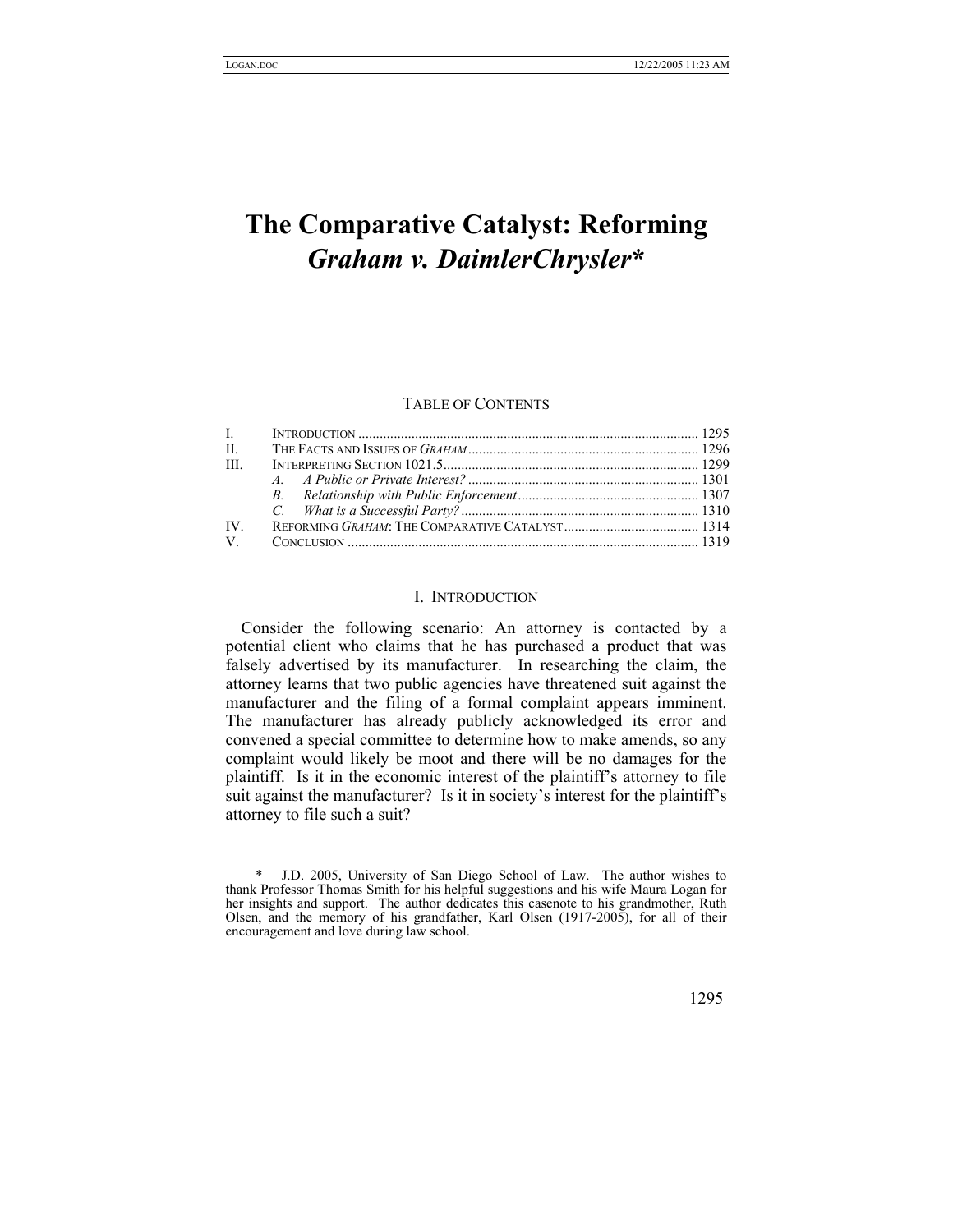The goal of a sound public policy regarding attorneys' fees should be to harmonize these inquiries as much as possible, but the California Supreme Court's December 2004 decision in *Graham v. DaimlerChrysler*   $Corp$ .may produce quite divergent answers.<sup>1</sup> The answer to the first question is clear: an attorney who files such a suit can not only receive fees for "catalyzing" any remedial action on the part of the manufacturer, even if the action is likely moot by the time it is considered by a court,<sup>[2](#page-1-1)</sup> but the attorney may also recover the costs of litigating the exact amount of those attorneys' fees.<sup>3</sup> The question whether the suit is beneficial to society is more troublesome. If the Attorney General is already investigating the manufacturer, there would appear to be little need for a "private attorney general" to enter the fray as well. This is especially so where the dispute involves the legal relationship between two private parties—there is no imperative here to enforce important civil rights against a recalcitrant government entity. Moreover, the manufacturer has already admitted its error, and it is not evident that it will offer an inadequate remedy.

Unfortunately, this is exactly the sort of scenario that the California Supreme Court has sanctioned in *Graham*. The court has interpreted the state's attorneys' fees law to encourage such "tagalong" suits that appear to have little if any social utility.[4](#page-1-3) The *Graham* court has stretched the language of California Code of Civil Procedure section 1021.5 far beyond what its plain meaning will bear. The State Supreme Court has thus managed to transform an important civil rights fee-shifting statute into a tool for private disputes that the dissent darkly predicts will make California "a mecca for plaintiffs and plaintiffs' attorneys throughout the country . . . ."[5](#page-1-4)

#### II. THE FACTS AND ISSUES OF *GRAHAM*

Justice William Brennan once described appeals to determine attorneys' fees as "one of the least socially productive types of litigation imaginable."<sup>6</sup> Within this rarefied class of pointless litigation, *Graham* may indeed be the most farcical of all. The underlying lawsuit did not produce even a consent decree, let alone a jury verdict. The lower courts ultimately awarded the plaintiffs' attorneys \$762,830, yet "roughly 90

<span id="page-1-0"></span><sup>1</sup>*.* 101 P.3d 140 (Cal. 2004), *modified*, 2005 Cal. LEXIS 16 (Jan. 12, 2005).

<span id="page-1-2"></span><span id="page-1-1"></span><sup>2</sup>*. See id*. at 147.

<sup>3</sup>*. See id*. at 157 ("[I]t is well established that plaintiffs and their attorneys may recover attorney fees for [litigating] fee-related matters.").

<sup>4.</sup> Justice Chin refers to such suits as "tagalong" suits in his *Graham* dissent because of their relationship to public agency action. *Id*. at 171 (Chin, J., dissenting).

<span id="page-1-4"></span><span id="page-1-3"></span><sup>5</sup>*. Id*. at 161.

<span id="page-1-5"></span><sup>6.</sup> Hensley v. Eckerhart, 461 U.S. 424, 442 (1983) (Brennan, J., dissenting).

<sup>1296</sup>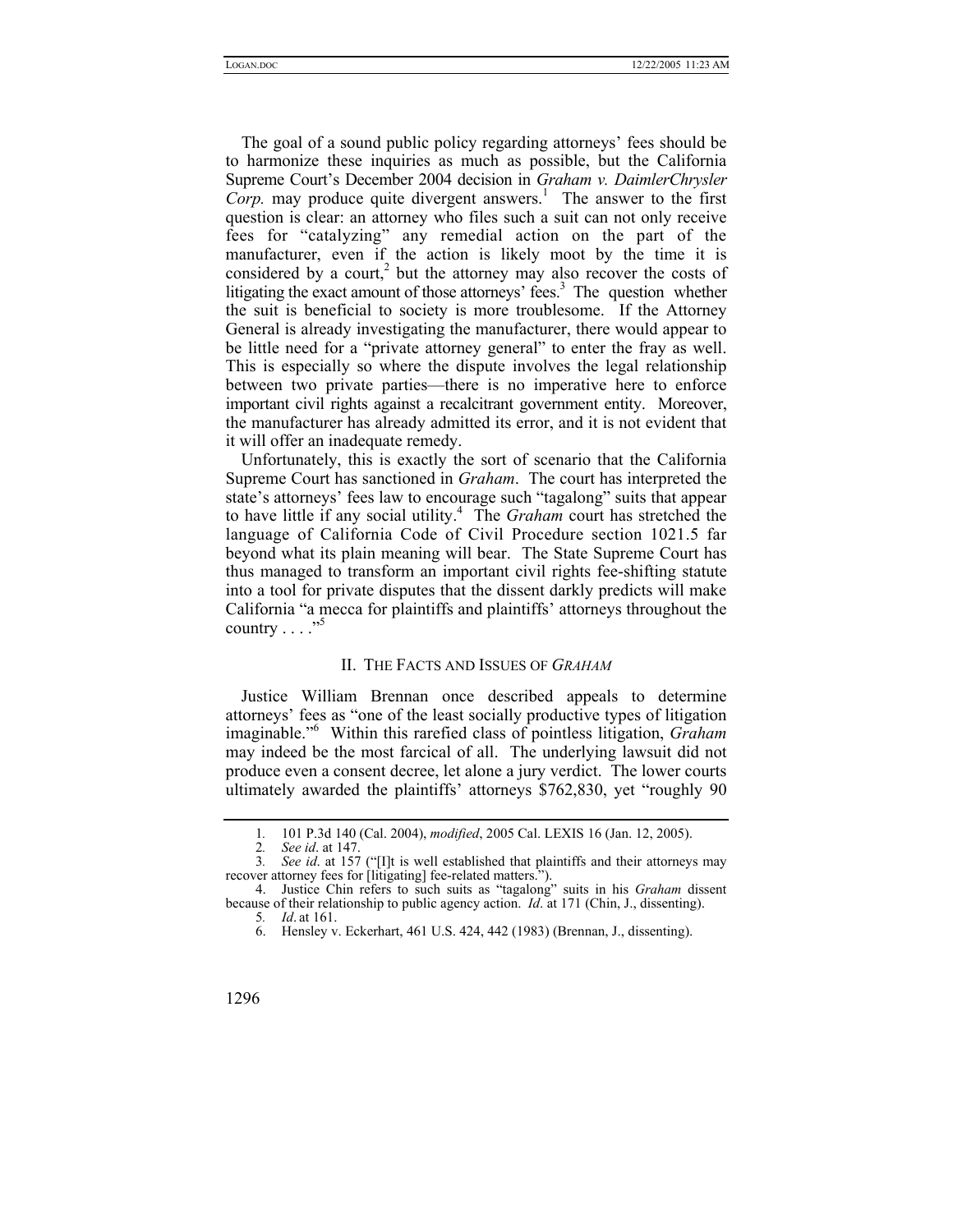percent of this award was for fees plaintiffs generated while seeking fees."<sup>[7](#page-2-0)</sup>

The original dispute arose out of DaimlerChrysler's attempts to develop a "sporty version" of one of its existing truck models. $\bar{8}$  The original model could tow 6400 pounds, and DaimlerChrysler advertised that its 1[9](#page-2-2)98 and 1999 Dakota R/T trucks had similar capacities.<sup>9</sup> In fact, these trucks could safely tow no more than 2000 pounds, lest the suspensions bottom out, stressing the frames and increasing fatigue and wear.<sup>[10](#page-2-3)</sup>

By February 1999, the carmaker had established a "response team" to address the problem.<sup>11</sup> By June, DaimlerChrysler had taken steps to replace the incorrect marketing materials and owner's manuals for the trucks it had yet to sell, but the carmaker was still distributing brochures misrepresenting the towing capacity as of August  $1999$ <sup>12</sup>. The carmaker informed those who had already purchased the vehicles that they should not attempt to tow more than 2000 pounds, and "began to address remedial measures for customers who had bought or leased their Dakota R/T's under the incorrect marketing program."[13](#page-2-6) DaimlerChrysler offered \$300 refunds to buyers who had purchased hitches to safely increase the trucks' towing capacities, and by the summer DaimlerChysler had authorized dealers to repurchase or replace the trucks "on a case-by-case basis, but only for customers who demanded such a remedy."<sup>[14](#page-2-7)</sup>

On July 29, 1999, the Santa Cruz County District Attorney contacted DaimlerChrysler about the problem and threatened legal action; on August 10, the California Attorney General joined the effort.<sup>15</sup> The agencies delayed filing an action, to provide an opportunity for the carmaker to respond to their charges.<sup>16</sup>

<span id="page-2-0"></span><sup>7</sup>*. Graham*, 101 P.3d at 163 (Chin, J., dissenting).

<span id="page-2-1"></span><sup>8</sup>*. Id*. at 144 (majority opinion).

<span id="page-2-2"></span><sup>9</sup>*. Id*.

<span id="page-2-3"></span><sup>10</sup>*. Id*. 11*. Id*. at 145.

<span id="page-2-5"></span><span id="page-2-4"></span><sup>12</sup>*. Id*.

<span id="page-2-7"></span><span id="page-2-6"></span><sup>13</sup>*. Id*.

<sup>14</sup>*. Id*. Unfortunately, the majority opinion stated vaguely that DaimlerChrysler started its buy back program "by the summer," even though the exact date is clearly relevant in determining to what extent the plaintiff's civil action "catalyzed" the carmaker's remedial measures. If "by the summer" means before August 23, 1999, when the action was filed, the plaintiffs have a much weaker argument that they were responsible for the remedy the carmaker offered.

<span id="page-2-8"></span><sup>15</sup>*. Id*.

<span id="page-2-9"></span><sup>16</sup>*. Id*.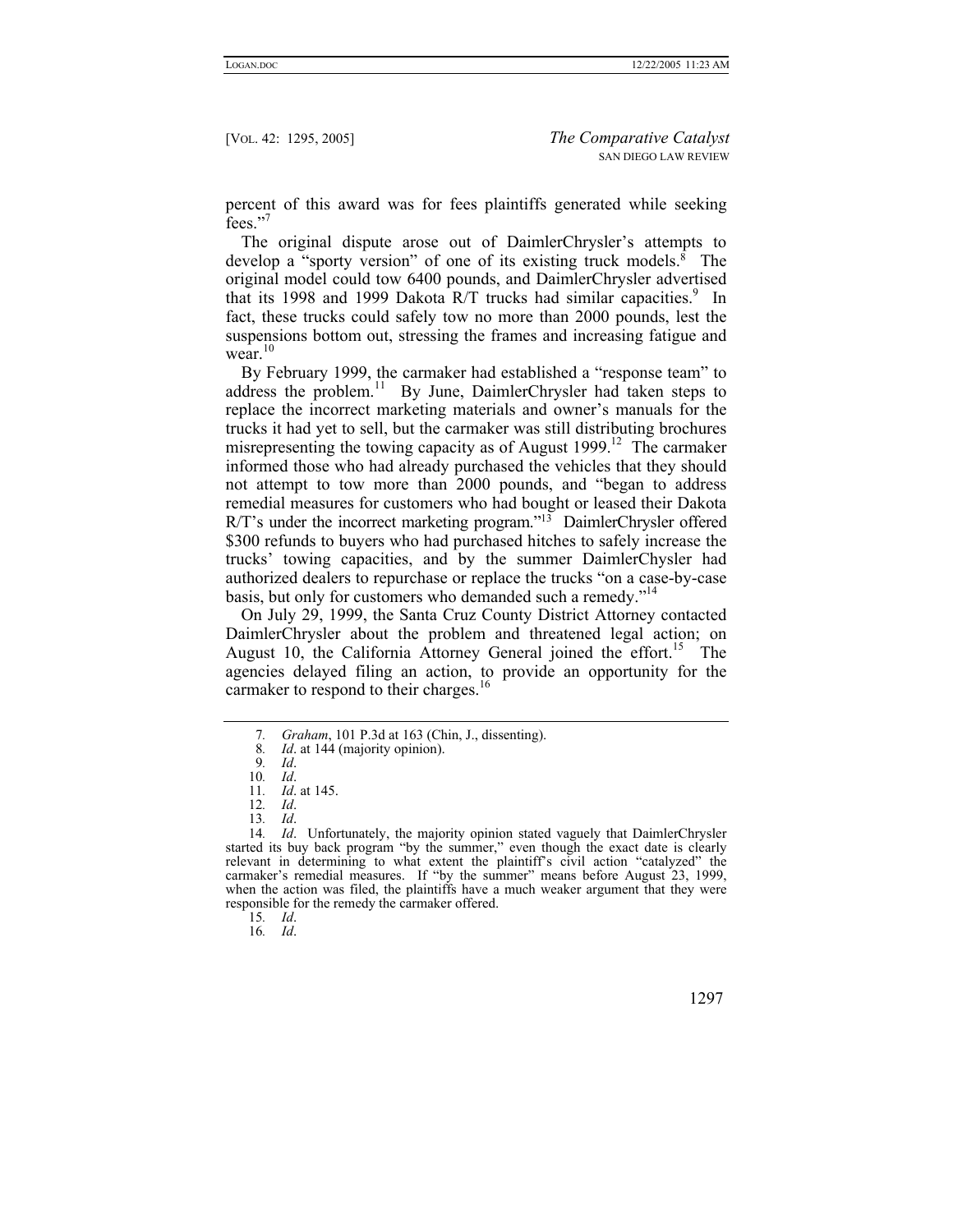In the meantime, a group of plaintiffs, only one of whom actually lived and purchased his truck in California, filed a complaint in Los Angeles County Superior Court on August  $23<sup>17</sup>$  The plaintiffs alleged a single breach of warranty cause of action seeking the return of their purchase or lease payments, compensatory damages, and attorneys' fees.[18](#page-3-1) On September 10, DaimlerChrysler offered to repurchase or replace all previous Dakota  $R/T$  trucks.<sup>19</sup> The trial court determined that DaimerChrysler had already offered the plaintiffs all of the relief they sought and dismissed the action as moot.<sup>20</sup>

How much is a moot, seven-page complaint that tags on to the investigation of two public agencies worth?<sup>21</sup> The trial court awarded the plaintiffs' attorneys  $$762,830$  for their efforts.<sup>22</sup> The Court of Appeals affirmed. $^{23}$  $^{23}$  $^{23}$ 

The only issue that remained for the California Supreme Court on appeal was the appropriateness of the attorneys' fees, and the court upheld the award, four to three.<sup>24</sup> The majority, purporting to interpret California Code of Civil Procedure section 1021.5, virtually ignored the intertwined questions of whether private enforcement was "necessary" and whether the suit enforced "an important right affecting the public interest," finding these prerequisites for the award of fees met.<sup>25</sup> The bulk of the court's discussion centered around whether a plaintiff who had plausibly changed the defendant's behavior through the threat of litigation, but never actually achieved a judicial ruling on the merits of his claim, could be awarded attorneys' fees. The *Graham* court chose to part ways with the United States Supreme Court, which had rejected the "catalyst" theory for the award of attorneys' fees in *Buckhannon Board & Care Home, Inc. v. West Virginia Department of Health of Human Resources* in 2001.<sup>26</sup> The *Graham* court thus interpreted the term

<span id="page-3-6"></span><span id="page-3-5"></span>22*. Id*. at 146.

23*. Id*. The trial court found the "lodestar" amount to be \$329,620, to which it applied a multiplier of 2.25 because the case was taken on a contingency fee and involved further litigation of the proper attorneys' fees. *Id.* at 156-57. For discussion of the calculation of the lodestar amount and multipliers, see *infra* notes 106-06 and accompanying text.

<span id="page-3-7"></span>24. Chief Justice George and Justices Kennard and Werdegar joined Justice Moreno's majority opinion; Justices Baxter and Brown joined Justice Chin's dissent. *See id.* at 161.

<span id="page-3-9"></span><span id="page-3-8"></span>25*. Id*. at 156.

26. 532 U.S. 598, 610 (rejecting the "catalyst theory" for the award of attorneys' fees under the Fair Housing Amendments Act and the Americans with Disabilities Act). For criticism of *Buckhannon*, see Robin Stanley, Note, Buckhannon Board & Care

<span id="page-3-0"></span><sup>17</sup>*. Id*.

<span id="page-3-1"></span><sup>18</sup>*. Id*. 19*. Id*.

<span id="page-3-3"></span><span id="page-3-2"></span><sup>20</sup>*. Id*.

<span id="page-3-4"></span><sup>21</sup>*. Id*. at 161 (Chin, J., dissenting).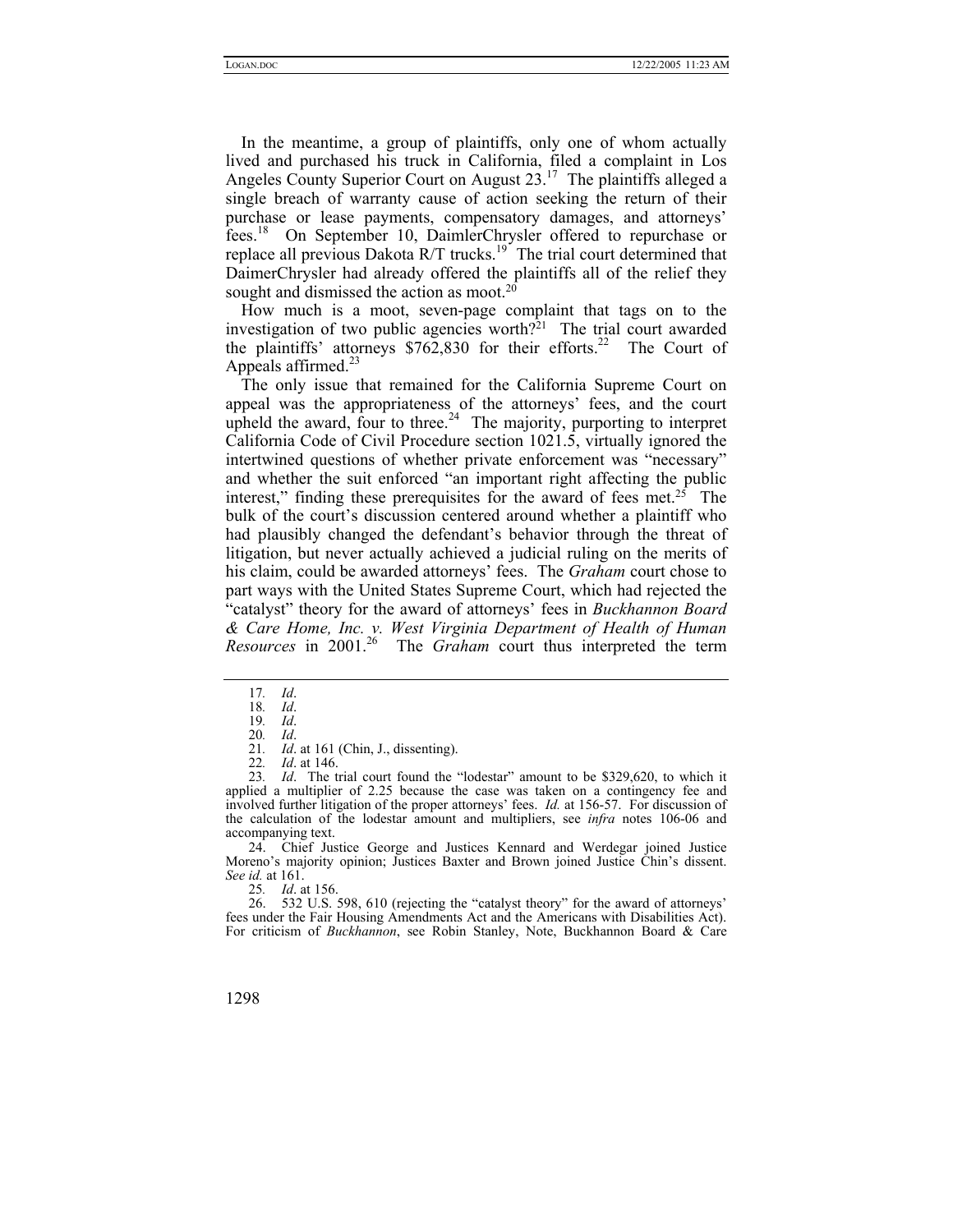"successful party," as stated in section 1021.5, to mean a "party to litigation that achieves its objectives," rather than a party that forces a change in the legal rights between parties.<sup>27</sup> Finally, the court found that the plaintiffs' attorneys could be awarded "fees on fees" for the cost of litigating the issue of attorneys' fees.<sup>28</sup> The case was remanded to the lower courts to consider the award under the Supreme Court's new interpretation of section 1021.5.<sup>29</sup>

## III. INTERPRETING SECTION 1021.5

*Graham* appears to present a straightforward exercise in statutory interpretation. California's attorneys' fees statute was adopted in  $1977$ ,  $^{30}$ on the heels of landmark federal attorneys' fees laws passed by the 94th Congress.[31](#page-4-4) In 1975, Congress enacted fee-shifting provisions for violations of the Voting Rights Act, $3<sup>2</sup>$  and the following year extended one-way fee-shifting to all civil rights claims brought under 42 U.S.C. § 1983.[33](#page-4-6) California's scheme, however, differs substantially from the federal scheme. The federal Civil Rights Attorney's Fees Award Act<sup>34</sup> was confined, as the title Congress bestowed upon it indicates, to the enforcement of civil rights laws that are explicitly enumerated in the

<span id="page-4-3"></span><span id="page-4-2"></span>29*. Id*. at 161.

Home, Inc. v. West Virginia Department of Health and Human Resources*: To the Prevailing Party Goes the Spoils . . . and the Attorney's Fees*, 36 AKRON L. REV. 363 (2003) (arguing that *Buckhannon* will discourage civil rights litigation and encouraging Congress to intervene).

<span id="page-4-0"></span><sup>27</sup>*. Graham*, 101 P.3d at 151; *cf*. *Buckhannon*, 532 U.S. at 605 ("Our precedents thus counsel against holding that the term 'prevailing party' authorizes an award of attorney's fees *without* a corresponding alteration in the legal relationship of the parties.").

<span id="page-4-1"></span><sup>28</sup>*. Graham*, 101 P.3d at 172 (Chin, J., dissenting) (coining the term "fees on fees").<br>29.

The sums paid to lawyers are variously referred to by courts, commentators, and Congress as attorney, attorney's, and attorneys' fees. For the sake of consistency, I have used the last form throughout, regardless of the number of attorneys actually involved, except when quoting opinions or legislative enactments that use the alternative forms.

<span id="page-4-4"></span><sup>31.</sup> CAL. CIV. PROC. CODE § 1021.5 (West Supp. 2005). For a discussion of the genesis and original policy objectives of section 1021.5, see Jeff Thomas, Comment, *The Private Attorney General in California—An Evolution of the Species*, 18 SAN DIEGO L. REV. 843, 844-47 (1981).

<span id="page-4-5"></span><sup>32.</sup> Pub. L. No. 94-73, 89 Stat 400 (codified at 42 U.S.C. § 1973*l*(e) (2000)).

<span id="page-4-6"></span><sup>33.</sup> Pub. L. No. 94-559, 90 Stat. 2641 (codified at 42 U.S.C. § 1988 (2000)).

<span id="page-4-7"></span><sup>34.</sup> Pub. L. No. 94-559, 90 Stat. 2641 (codified at 42 U.S.C. § 1988 (2000)).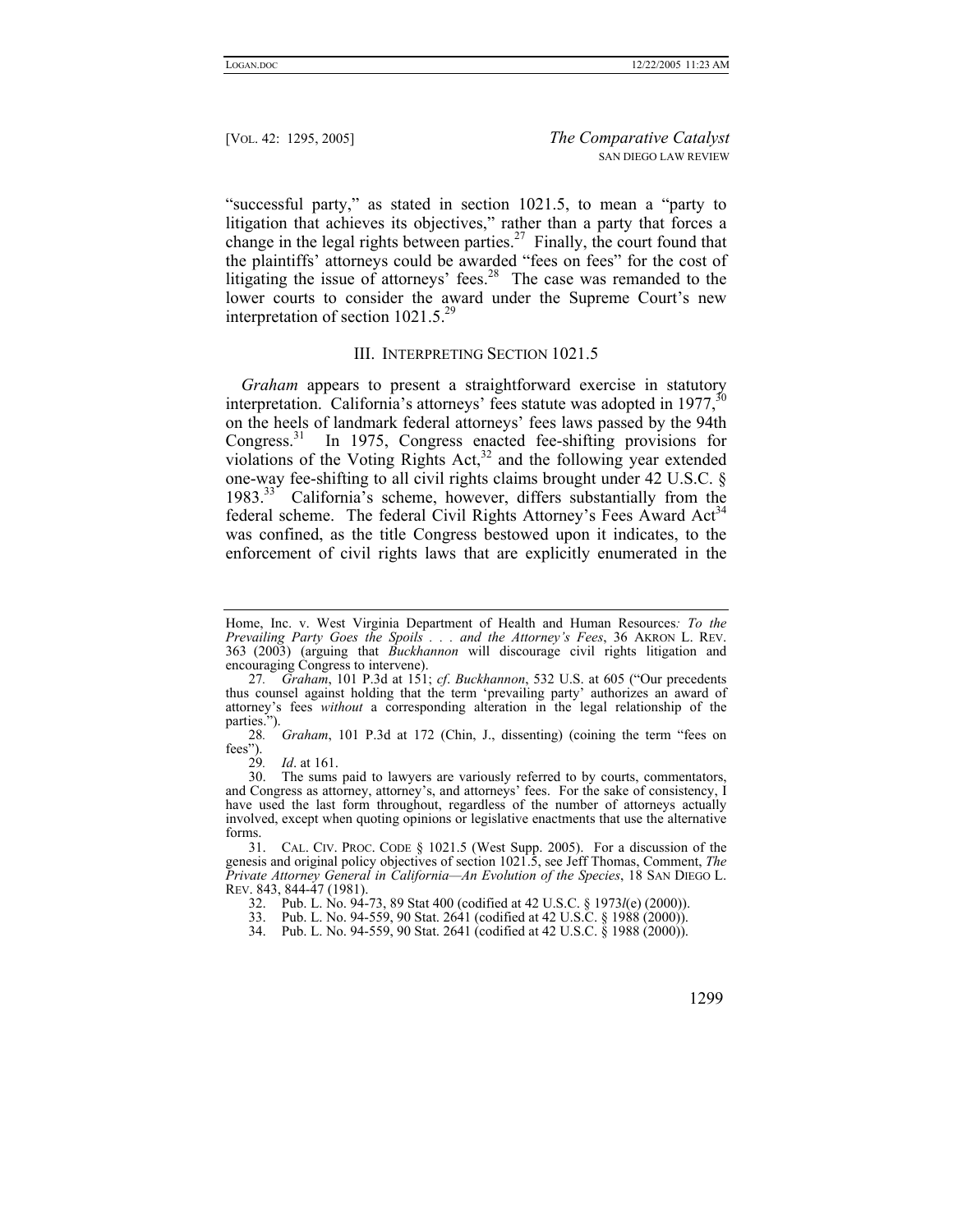statute.<sup>35</sup> Where Congress has chosen to extend fee-shifting provisions beyond the context of civil rights enforcement, such as certain claims under the Endangered Species Act or the Americans with Disabilities Act, it has generally done so explicitly.<sup>[36](#page-5-1)</sup>

The California Legislature, however, drafted the state's attorneys' fees statute more broadly.<sup>37</sup> The specific claims for which attorneys' fees may be awarded are not specified in the statute. Instead, fees can be awarded in "any action which has resulted in the enforcement of an important right affecting the public interest.<sup>38</sup> Nonetheless, the legislature placed some limits on this provision. The lawsuit must confer "a significant benefit, whether pecuniary or nonpecuniary . . . on the general public or a large class of persons . . . ."[39](#page-5-4) Moreover, the "the necessity and financial burden of private enforcement . . . [must] make the award appropriate.  $\ldots$ <sup>.,40</sup>

Although Congress has frequently amended attorneys' fees provisions to encompass new types of claims, the California legislature has left section 1021.5 intact since 1977, with one insignificant exception.<sup>41</sup> Nonetheless, the California Supreme Court has steadily expanded the scope of the law's provisions to make it applicable to an ever broader array of claims.<sup>42</sup> After the *Graham* decision, however, the plain

CAL. CIV. PROC. CODE § 1021.5 (West Supp. 2005).

<span id="page-5-0"></span><sup>35</sup>*. See* 42 U.S.C. § 1988(b) (2000) (referring to specific types of claims that have been added to the statute since 1976, such as those falling under the Religious Freedom Restoration Act of 1993 or the Institutionalized Persons Act of 2000).

<span id="page-5-1"></span><sup>36</sup>*. See* 16 U.S.C. § 1540(g)(4) (2000) (Endangered Species Act); 42 U.S.C. § 12205 (2000) (Americans with Disabilities Act).

<span id="page-5-2"></span><sup>37.</sup> Section 1021.5 reads in relevant part:

Upon motion, a court may award attorneys' fees to a successful party against one or more opposing parties in any action which has resulted in the enforcement of an important right affecting the public interest if: (a) a significant benefit, whether pecuniary or nonpecuniary, has been conferred on the general public or a large class of persons, (b) the necessity and financial burden of private enforcement, or of enforcement by one public entity against another public entity, are such as to make the award appropriate, and (c) such fees should not in the interest of justice be paid out of the recovery, if any.

<span id="page-5-3"></span><sup>38</sup>*. Id*.

<span id="page-5-4"></span><sup>39</sup>*. Id*.

<span id="page-5-6"></span><span id="page-5-5"></span><sup>40</sup>*. Id*.

<sup>41.</sup> A 1993 amendment added language only relevant to suits involving public entities. *See* 1993 Cal. Stat. 645.

<span id="page-5-7"></span><sup>42.</sup> An early commentator on section 1021.5 could find only one private attorney general case involving a private defendant that was litigated in the first four years after the statute was passed. *See* Thomas, *supra* note 31, at 862. Suits against private actors, however, have become increasingly common. *See, e.g.*, Graham v. DaimlerChrysler, 101 P.3d 140 (Cal. 2004) (defendant carmaker); Beasley v. Wells Fargo Bank, 1 Cal. Rptr. 2d 459 (Ct. App. 1991) (defendant bank).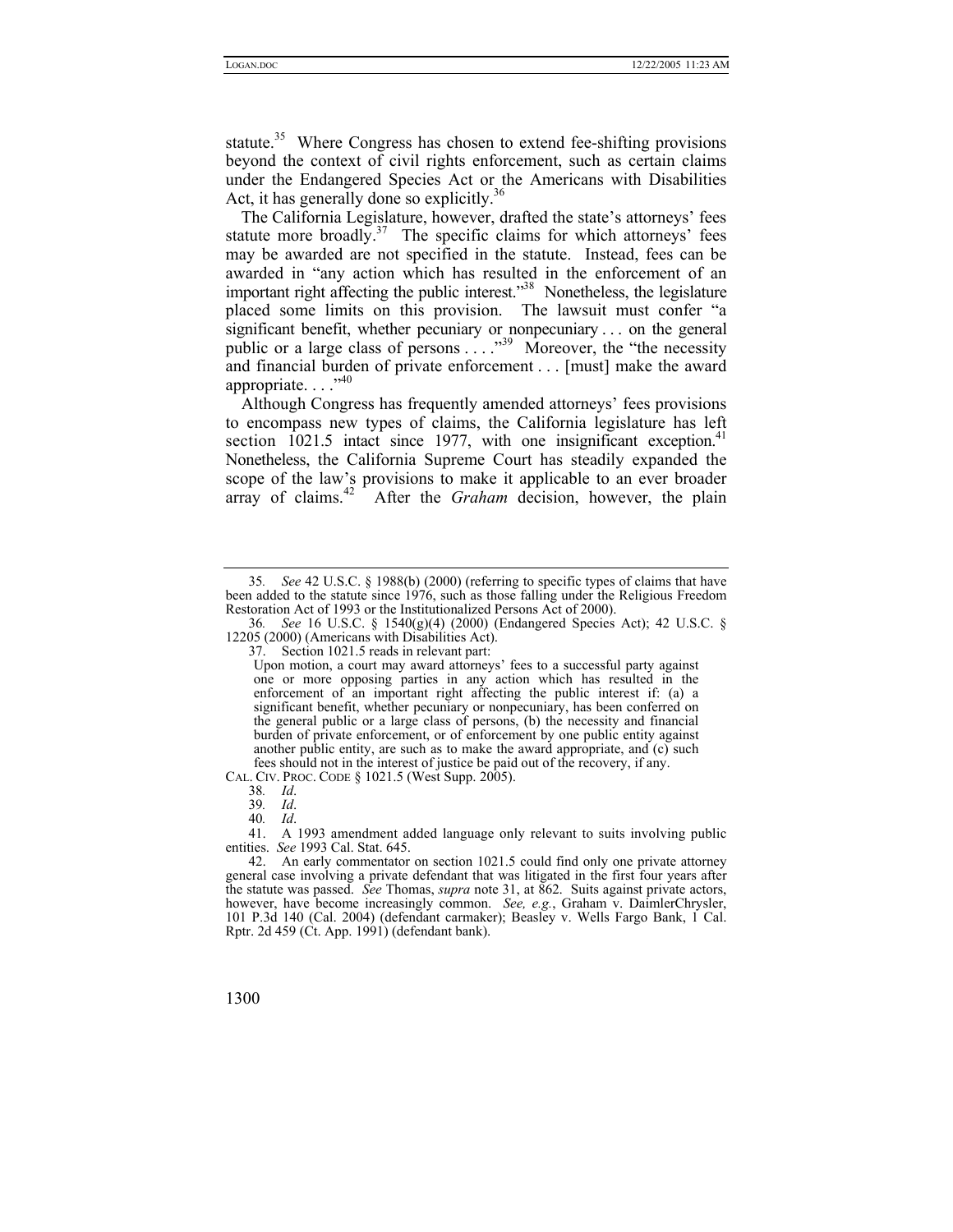meaning of section 1021.5 can no longer bear the high court's interpretive gloss.<sup>[43](#page-6-0)</sup>

The California Supreme Court interpreted three important phrases in section 1021.5 so as to render them virtually meaningless. The court has conflated "an important right affecting the public interest" with any private right having an incidental benefit on third parties. Its approval of the "necessity" of private action under these procedural facts essentially removes that language from the statute. Finally, the court broadly construed "successful party" to require that the *threat* of suit change a defendant's behavior, rather than the filing of a meritorious suit.<sup>[44](#page-6-1)</sup>

## *A. A Public or Private Interest?*

The trial court found that Graham's suit "resulted in the enforcement of an important right affecting the public interest, . . . the protection and

<span id="page-6-0"></span><sup>43.</sup> The *Graham* majority wisely rejected the resort to the legislative history of section 1021.5, noting that "[m]aterial showing the motive or understanding of an individual legislator, including the bill's author, his or her staff, or other interested persons, is generally not considered. This is because such materials are generally not evidence of the Legislature's *collective* intent." *Graham*, 101 P.3d at 152 n.5 (quoting Metro. Water Dist. v. Imperial Irrigation Dist., 96 Cal. Rptr. 2d 314, 329-30 (Ct. App. 2000)) (internal citations omitted). It would be doubly foolish to infer the intent of legislators from a *different* enactment. But it is nonetheless interesting, if legally irrelevant, to note that the California Assembly, with a similar political composition, had, two years before it enacted section 1021.5, passed the Medical Injury Compensation Reform Act (MICRA). CAL CIV CODE § 3333.2(b) (2005). The damage caps on medical malpractice awards by MICRA have become President George W. Bush's model for national medical malpractice reform. MICRA clearly recognized that the overproduction of certain suits vindicating private economic rights, *see infra* Part III-D, will be borne by consumers. It is very difficult to believe that an Assembly that enacted MICRA would therefore have intended section 1021.5 to be used so far beyond the context of civil rights as to subsidize suits pursuing private economic rights.

<span id="page-6-1"></span><sup>44.</sup> The *Graham* court's treatment of the issue of "fees on fees" is also deeply flawed, but the judicial reasoning and policy concerns differ from these three core issues, and thus the fees on fees issue will not be considered at length in this casenote. Section 1021.5 does not mention at all whether attorneys' fees can be awarded for the fee litigation itself, and the California Supreme Court has viewed its inherent authority to imply attorneys' fees quite broadly. *See, e.g*., Serrano v. Priest, 569 P.2d 1303, 1312-15 (Cal. 1977) ("Serrano III") (explicitly rejecting the United States Supreme Court's refusal to imply attorneys' fees without explicit legislative authorization in Alyeska Pipeline Co. v. Wilderness Soc'y, 421 U.S. 240 (1975)). From a policy perspective, appellate litigation over attorneys' fees is completely unproductive, and should be strongly discouraged in a manner that would be inappropriate for the general provisions of section 1021.5. Because both parties as law firms are likely able to bear the cost of litigation, two-way fee-shifting is probably appropriate in such cases.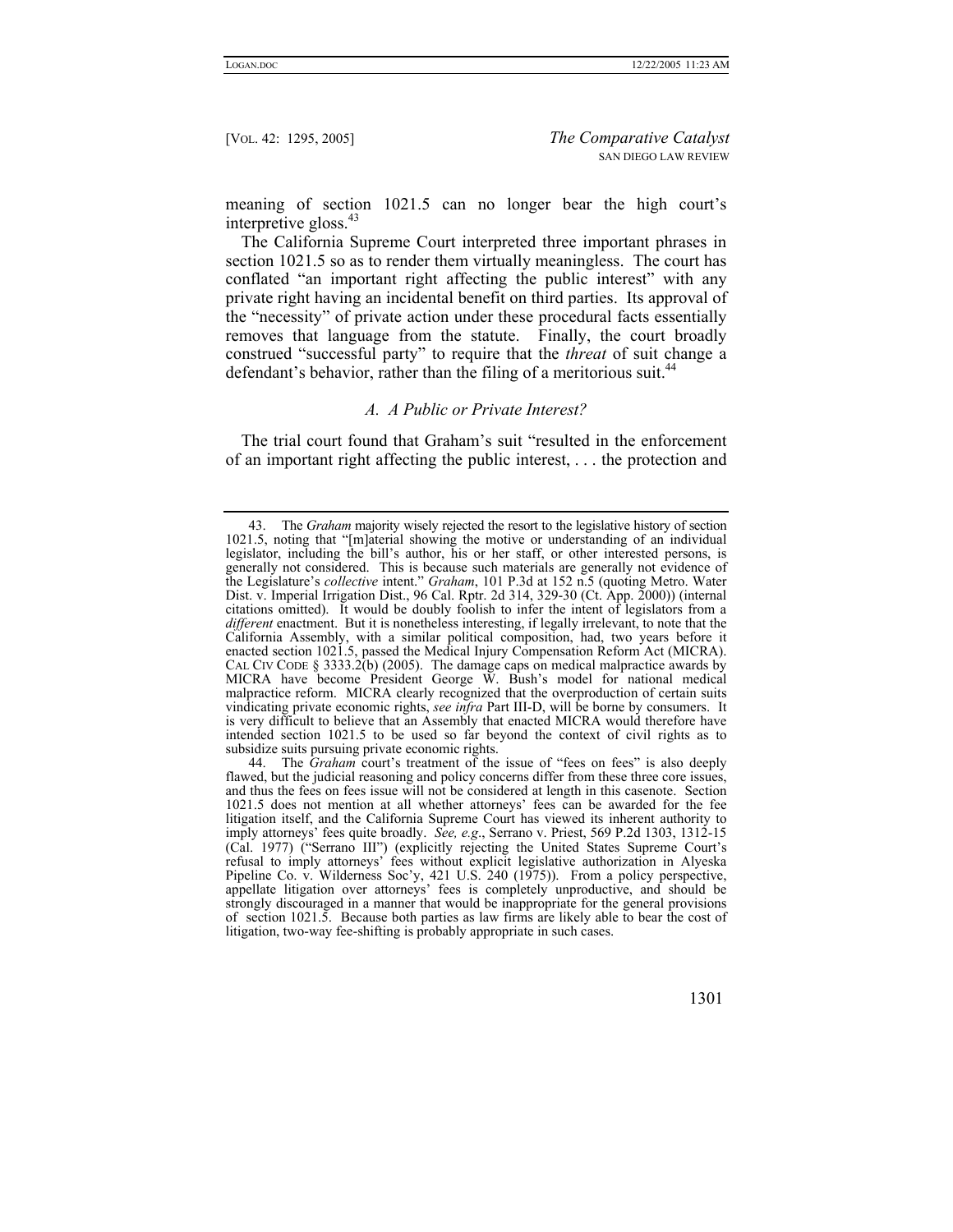enforcement of consumer rights, including highway safety."[45](#page-7-0) Because of the plaintiffs' suits, "thousands of consumers received pecuniary benefits and enhanced safety. Thousands more are likely to benefit from it if DaimlerChrysler and/or other manufacturers are deterred from similar conduct in the future."<sup>46</sup> The *Graham* majority, reviewing this determination under an abuse of discretion standard, asserted that the question whether the plaintiffs' action conferred a public benefit "need not detain us long" and affirmed that Graham's suit satisfied the public interest prong of section  $1021.5^{47}$  $1021.5^{47}$  $1021.5^{47}$ 

The majority's flippancy, however, was hardly warranted. The court essentially conflated suits for public benefit, what we may think of as traditional civil rights suits, with actions enforcing private rights that have an incidental benefit to a large number of third parties. The significance of the distinction is evident under a law and economics analysis. The enforcement of civil rights under a pure American rule, where parties pay their own attorneys' fees regardless of who prevails, may be problematic because the value to society of a successfully prosecuted suit may be far greater than any economic gain that may accrue to the plaintiff or his attorney. Thus, for example, the value to society of a racially integrated school district may far exceed the economic damages that plaintiffs who suffer from segregation may be able to quantify and prove.<sup>48</sup> Attorneys' fees statutes therefore allow the defendant, usually some government entity, to transfer legal resources to certain plaintiffs and essentially subsidize a service that is underproduced in the marketplace for legal representation.<sup>[49](#page-7-4)</sup>

However, in suits involving private economic rights, there is no "market failure" that results in the underproduction of certain suits. A rational plaintiff will file suit if he believes that his potential recovery, discounted for the possibility of failure on the merits, will exceed his legal costs. While the enforcement of, for example, consumer rights against corporate defendants might serve a public interest, a code of civil

<span id="page-7-4"></span><sup>49.</sup> I use the terms "subsidize" and "subsidy" in this paper not to refer to government financial support for litigants, but the forced transfer of legal resources, through the award of attorneys' fees, from defendants to plaintiffs. The plaintiffs' actions are therefore subsidized to the extent that they deviate from the equilibrium engendered by the pure American rule, whereby the litigants in a civil action bear their own attorneys' fees. *See* Part III-C, *infra*. California explicitly recognized the American rule as its general rule for attorneys' fees in 1872 with the enactment of California Code of Civil Procedure section 1021.



<span id="page-7-0"></span><sup>45</sup>*. Graham*, 101 P.3d at 146.

<span id="page-7-1"></span><sup>46</sup>*. Id*. at 146.

<span id="page-7-3"></span><span id="page-7-2"></span><sup>47</sup>*. Id*. at 156.

<sup>48.</sup> Julie Davies, *Federal Civil Rights Practice in the 1990's: The Dichotomy Between Reality and Theory*, 48 HASTINGS L.J. 197, 207-11 (1997) (explaining how the availability of attorneys' fees drives civil rights litigation).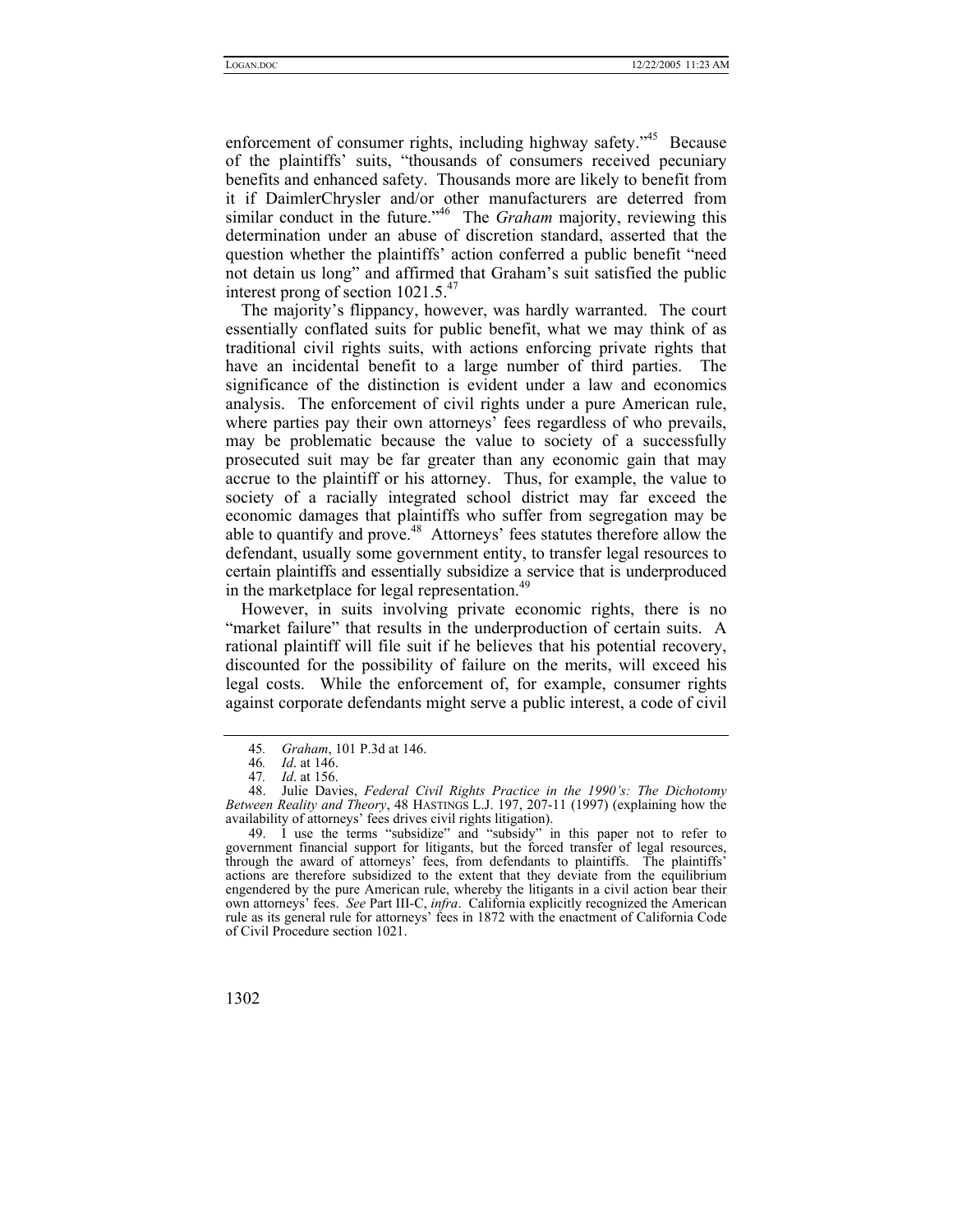procedure without fee-shifting already incentivizes such suits through the damages remedies available to the plaintiff and the availability of the modern class action device for aggregating claims.<sup>[50](#page-8-0)</sup>

This principle was well-stated when the California Supreme Court first construed the newly enacted section 1021.5 in 1979. In *Woodland Hills Residents Association v. City Council of Los Angeles*, the high court observed, "An award on the 'private attorney general' theory is appropriate when the cost of the claimant's legal victory transcends his personal interest, that is, when the necessity for pursuing the lawsuit placed a burden on the plaintiff 'out of proportion to his individual stake in the matter." $51$  As a state appeals court later explained, "[section] 1021.5 was not designed as a method for rewarding litigants motivated by their own pecuniary interests who only coincidentally protect the public interest."

The California Supreme Court initially held tightly to this formulation in *Pacific Legal Foundation v. California Coastal Commission*. [53](#page-8-3) The court rejected a claim for attorneys' fees by a private landowner who argued that his challenge to the Coastal Commission's permitting process would deter undesirable conduct by the agency in the future, thus conferring a broadly shared public benefit.<sup>54</sup> More recently, an intermediate court of appeals interpreted *Pacific Legal Foundation* to mean that "the possibility that the lawsuit convey[s] a cautionary message to the defendant about its conduct [is] insufficient to satisfy the significant public benefit requirement."<sup>[55](#page-8-5)</sup>

<span id="page-8-1"></span><span id="page-8-0"></span><sup>50</sup>*. See* FED. R. CIV. P. 23.

<sup>51. 593</sup> P.2d 200, 213 (Cal. 1979) (quoting County of Inyo v. City of L.A., 144 Cal. Rptr. 71, 76 (Ct. App. 1978)). The phrase "transcend the individual plaintiff's pecuniary interest" derives from *Serrano v. Priest*, 569 P.2d 1303, 1314 ("Serrano III") (Cal. 1977), which was decided shortly before the California legislature adopted the current statutory language of § 1021.5.

<span id="page-8-2"></span><sup>52.</sup> Beach Colony II Ltd. v. Cal. Coastal Comm'n, 212 Cal. Rptr. 485, 491 (Ct. App. 1985).

<span id="page-8-3"></span><sup>53. 655</sup> P.2d 306 (Cal. 1982).<br>54. *Id.* at 311.

<span id="page-8-5"></span><span id="page-8-4"></span><sup>54</sup>*. Id*. at 311.

<sup>55.</sup> Flannery v. Cal. Highway Patrol, 71 Cal. Rptr. 2d 632, 636 (Ct. App. 1998); *see also* Planned Parenthood v. City of Santa Maria, 20 Cal. Rptr. 2d 391, 395 (Ct. App. 1993) (interests of the general public were incidental to Planned Parenthood's primary objective of obtaining funds in its action to invalidate a restriction conditioning receipt of grant money on waiver of privacy rights); Kistler v. Redwoods Cmty. Coll. Dist., 19 Cal. Rptr. 2d 417, 423 (Ct. App. 1993) (terminated community college employees improperly deprived of accrued vacation pay were not seeking to establish new law on a question of public importance but were simply seeking wages due them); Wang v. Div. of Labor Standards Enforcement, 268 Cal. Rptr. 669, 675 (Ct. App. 1990) (any public benefit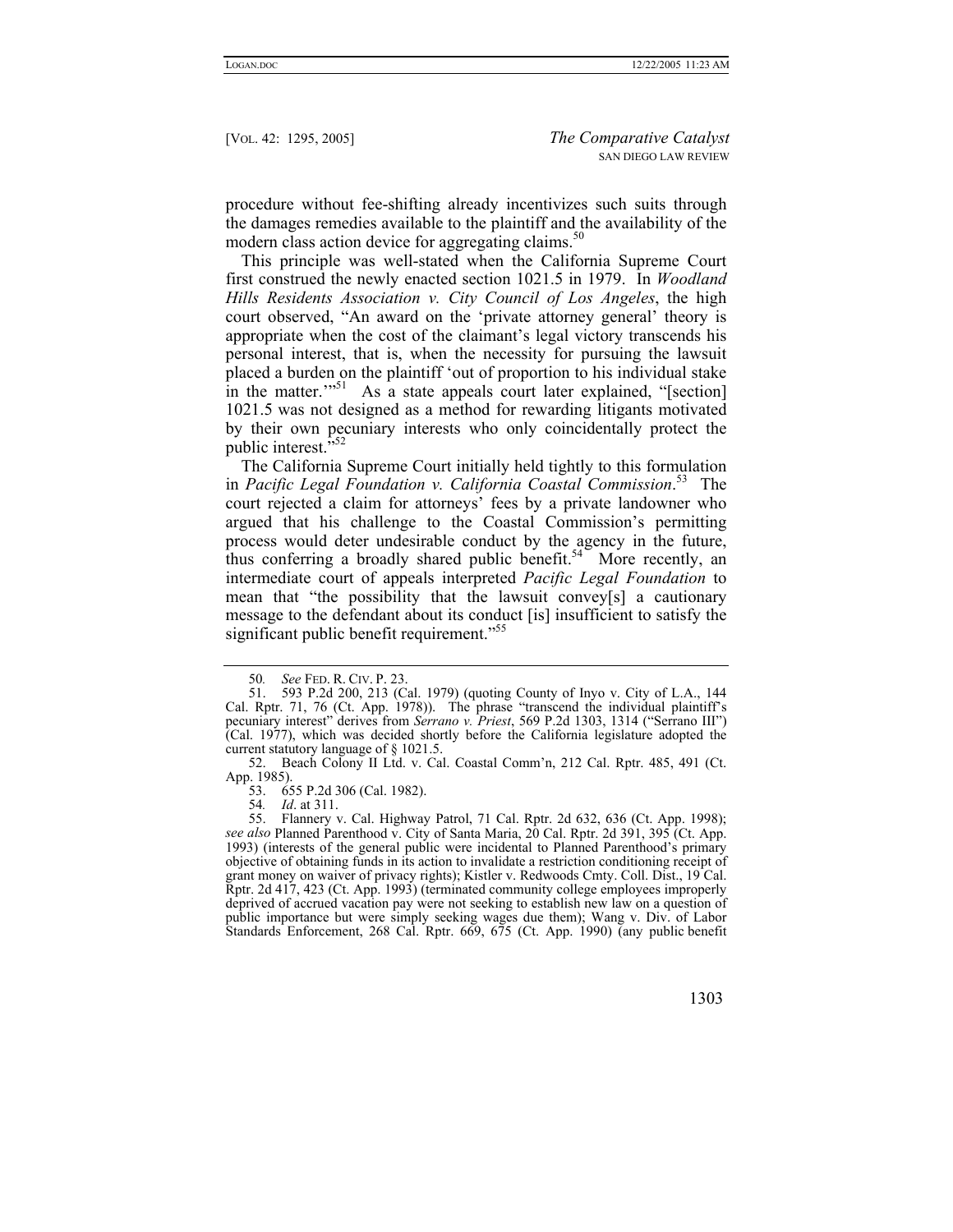Instead of reaffirming this principle of law, however, the *Graham* court confused the matter by relying on a highly problematic Court of Appeals decision, *Beasley v. Wells Fargo Bank*. [56](#page-9-0) That dispute over attorneys' fees grew out of a massive class action against the defendant bank for overcharging certain credit card fees.[57](#page-9-1) The *Beasley* court, however, made no attempt to analyze whether the plaintiffs' suit transcended their own financial interests. Rather, the court declared that "the question whether there was an important public interest at stake merely calls for an examination of the subject matter of the action—i.e., whether the right involved was of sufficient societal importance.<sup>"58</sup> The *Graham* court substituted the mechanical Beasley approach for any serious consideration of how Graham vindicated anything other than his own personal property rights.[59](#page-9-3) After *Graham*, any suit that can be

<span id="page-9-0"></span>56. 1 Cal. Rptr. 459 (Ct. App. 1991); *see also* Graham v. DaimlerChrysler, 101 P.3d 140, 156 (Cal. 2004) (relying on *Beasley* approach).

<span id="page-9-1"></span>57*. Beasley*, 1 Cal. Rptr. 2d at 461.

<span id="page-9-3"></span><span id="page-9-2"></span>58*. Beasley*, 1 Cal. Rptr. 2d at 465 (quoting § 1021.5(a)).

59*. Graham*, 101 P.3d at 156. What I identify in Part III-A as the public interest prong of section 1021.5, that is, whether the suit transcends the personal stake of the plaintiffs, has been the source of considerable doctrinal confusion. The *Woodland Hills*, 593 P.2d at 213, and *Beach Colony*, 212 Cal. Rptr. at 491, courts analyzed the question as part of the "necessity" prong, that is, whether "the necessity and financial burden of private enforcement are such as to make the award appropriate." § 1021.5(b). On the other hand, *Flannery*, 71 Cal. Rptr. 2d at 636, considered the financial interests of the plaintiff in terms of whether the suit conferred a significant benefit on a large class of persons. § 1021.5(a). Justice Chin, in his dissent in *Graham*, raises the issue under the public interest prong, describing Graham's suit as "a vindication of personal rights, not an important right affecting the general public." 101 P.3d at 146, 170 (Chin, J., dissenting).

Fortunately, the differences in these approaches are more superficial than substantive. Section 1021.5 is written in general language, and the various prongs inevitably bleed into one another. Whether a "significant benefit" has been "conferred . . . on a large class of persons" is clearly an important factor in determining whether the plaintiff has vindicated "an important right affecting the public interest." Likewise, whether the plaintiff vindicated "an important right affecting the public interest" is an important factor in determining whether "the necessity and financial burden of private enforcement . . . are such as to make the award appropriate."

The logical flaw of the *Beasley* court was to ignore the overarching inquiry contemplated in section 1021.5, the necessity of private enforcement, in favor of a simplistic and formalistic view of discrete elements of the statute. The court dismissed Wells Fargo's argument that the plaintiffs' suit "vindicated only the private rights of Wells Fargo cardholders, rather than benefiting the public as a whole." *Beasley*, 1 Cal. Rptr.2d at 465. The court insisted that this argument

confuses the question whether there was an important public interest at stake with the question whether a 'significant benefit' has been 'conferred on the general public or a large class of persons . . . .' The significant benefit criterion calls for an examination whether the litigation has had a beneficial impact on the public as a whole or on a group of private parties which is

resulting from general contractor's challenge of an administrative interpretation of a Labor Code section was incidental to the contractor's personal financial stake in the matter).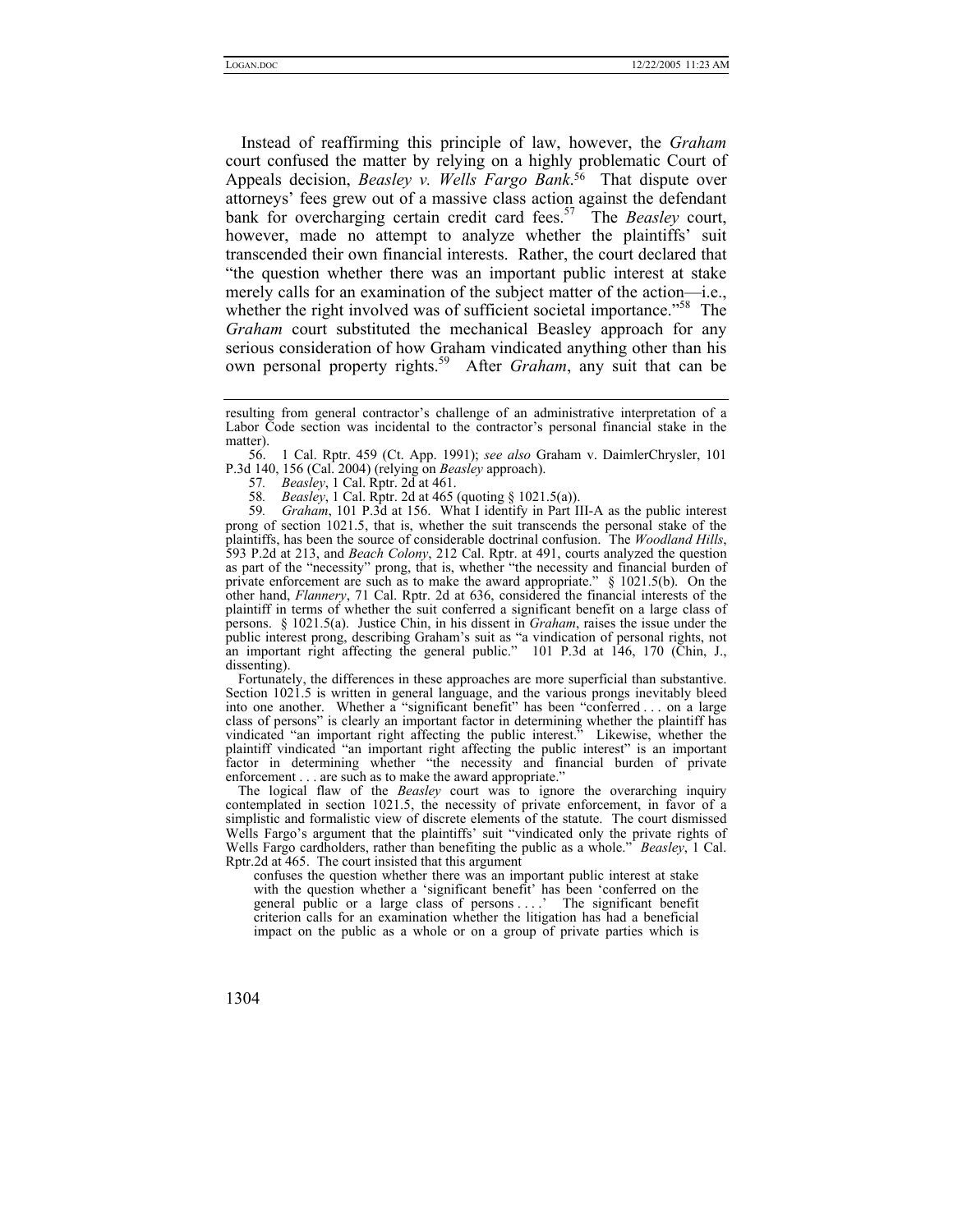characterized as protecting consumers will provide the requisite public interest, $60$  and therefore the test collapses into an inquiry of how large the plaintiff class is.<sup>61</sup> The California Supreme Court in *Graham* completely ignored the *Woodland Hills* language about "transcend[ing] . . . personal interest; $^{62}$  rather than citing its own precedent, it relied on a dubiously reasoned appeals court opinion.<sup>[63](#page-10-3)</sup>

However, the *Graham* majority stretches the definition of public interest even beyond *Beasley*. While *Beasley* was a class action to recover fees "on behalf of hundreds of thousands of Wells Fargo

<span id="page-10-1"></span>61*. Beasley*, 1 Cal. Rptr. 2d at 465 ("The question whether a significantly large number of 'private' persons was benefited so as to justify a fee award is pertinent only to the significant benefit criterion . . . .").

<span id="page-10-3"></span><span id="page-10-2"></span>62. *Woodland Hills*, 593 P.2d at 213.

63*. Graham*, 101 P.3d at 156 (relying on the "public interest" and "significant benefit" rules of *Beasley*, 1 Cal. Rptr. 2d 459, a California Court of Appeals decision). The irony of this test is that the strongest case for an award of attorneys' fees under section 1021.5 is the modern consumer class action, which, by pooling claims, provides incentives for plaintiffs' attorneys that would be infeasible to pursue individually, and allowing for recovery of fees out of a common fund.

sufficiently large to justify a fee award. This criterion thereby implements the general requirement that the benefit provided by the litigation inures primarily to the public. In contrast, the question whether there was an important public interest at stake merely calls for an examination of the subject matter of the action—i.e., whether the right involved was of sufficient societal importance.

*Id.* Wells Fargo, however, was not confused in questioning whether the suit vindicated a right that transcended the personal financial interests of the plaintiffs, just as *Woodland Hills*, *Beach Colony*, and *Flannery* had considered before under various prongs of section 1021.5. The *Beasley* court replaced any such inquiry with a simple two-part test: is the subject matter of the action important, and does it benefit a large number of people? While the satisfaction of this test is no doubt essential for an award of attorneys' fees under section 1021.5, this simplistic test cannot tell us whether a suit transcends the personal interests of the plaintiffs, let alone whether this renders private enforcement of the right necessary.

<span id="page-10-0"></span><sup>60.</sup> The *Beasley* court observed that consumer protection actions "have long been judicially recognized to be vital to the public interest." *Id*. at 465 (citations omitted). But how does the judiciary determine the vindication of rights granted by a statute enacted by the legislature is "vital to the public interest" while the vindication of rights granted by another statute is not? Under *Beasley*, and now *Graham*, the judge is essentially asked to render his or her own personal judgment about the importance of various laws. This certainly contravenes any notion that the judge is the faithful agent of the legislature in interpreting the law. The California Supreme Court acknowledged this in *Serrano v. Priest*, 569 P.2d 1303, 1315 (Cal. 1977) ("Serrano III"), which recognized the inherent power of state courts to award attorneys' fees, but the court attempted to avoid the problem of judges selecting which laws to enforce by declaring that the vindication of any right under the state Constitution could justify an award of attorneys' fees.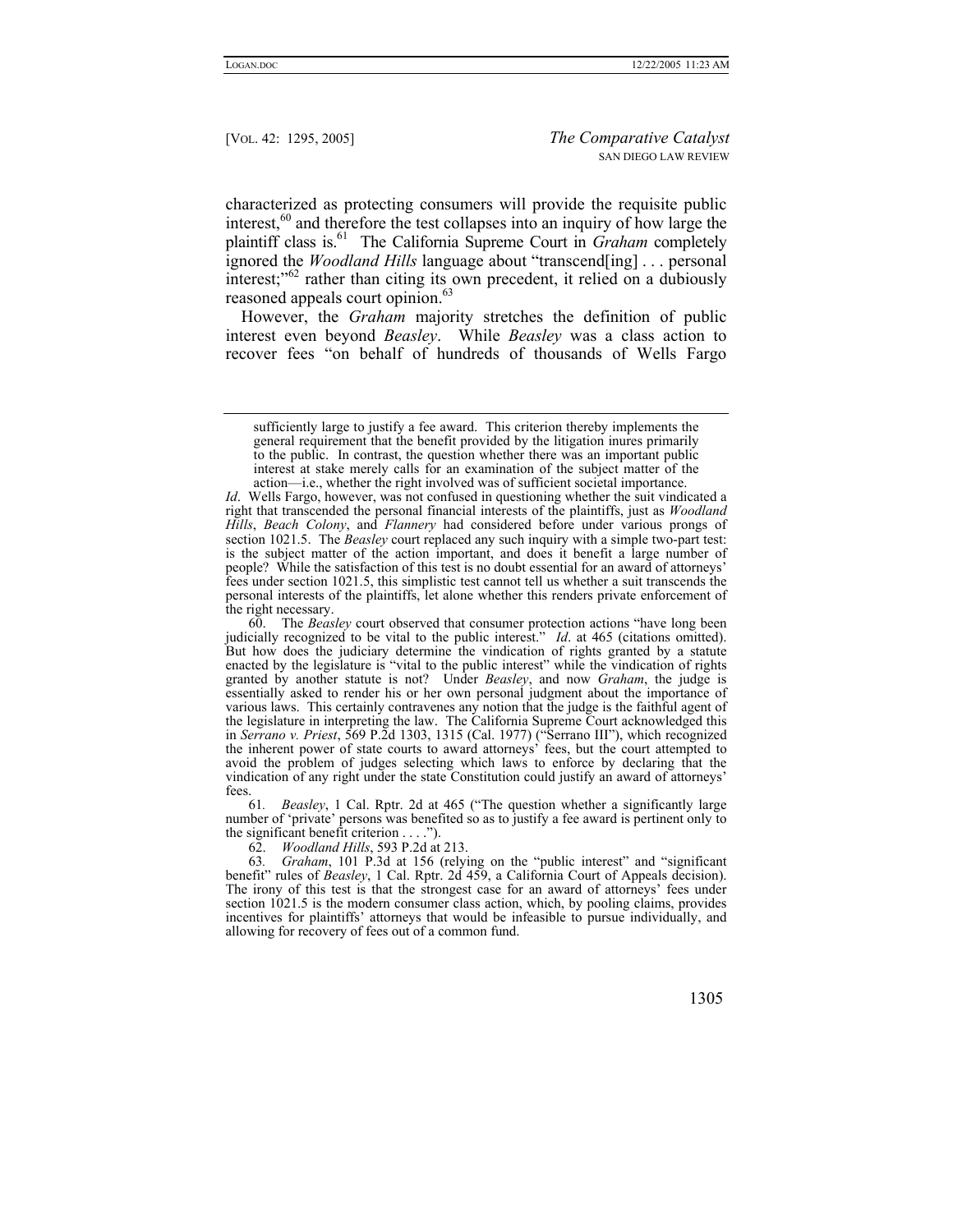customers,"<sup>64</sup> the plaintiffs in *Graham* were never certified as a class.<sup>65</sup> In fact, only *one* of the plaintiffs actually lived and purchased his truck in California.<sup>66</sup> This, of course, did not trouble the trial court, which found that "thousands of consumers received pecuniary benefits and enhanced safety. Thousands more are likely to benefit from it if DaimlerChrysler and/or other manufacturers are deterred from similar conduct in the future."[67](#page-11-3)

The problem with this characterization of the case is that the plaintiffs filed suit on a single claim of breach of warranty.<sup>68</sup> They sought no declaratory or injunctive relief that could be seen to "transcend" their personal economic interests.[69](#page-11-5) As the dissent points out, "Maximizing plaintiffs' pecuniary gain does nothing to enhance public safety.["70](#page-11-6)  Unfortunately, the *Graham* majority opinion sanctions an antithetical proposition. The pursuit of private economic interest provides an incidental deterrent that renders it a public interest eligible for subsidized legal resources.

The ramifications of this holding are potentially explosive. It is difficult to see why the prosecution of any tort suit against a corporate or government defendant could not result in fee-shifting to plaintiffs.<sup>71</sup> Any lawsuit filed by a plaintiff has the potential to pressure a defendant

- <span id="page-11-2"></span>*Id.* at 162 (Chin, J., dissenting).
- <span id="page-11-3"></span>67*. Id*. at 146.
- <span id="page-11-5"></span><span id="page-11-4"></span>68*. Id*. at 161 (Chin, J., dissenting).

69. Symptomatic of the majority's misapprehension of the rationale behind section 1021.5 is its decision to view this prong of the test under an abuse of discretion standard, following *Hewlett v. Squaw Valley Ski Corp*., 63 Cal. Rptr. 2d 118, 146 (Ct. App. 1997) (quoting Crawford v. Bd. of Educ., 246 Cal. Rptr. 806, 812 (Ct. App. 1988)). This deference to the trial court may be appropriate if applying section 1021.5 merely requires counting the number of actual plaintiffs or those whom it can plausibly be claimed benefited from the action. However, determining whether an action transcends personal interest is essentially a question of law concerning which types of suits are appropriately subsidized by defendants. Thus, in *Pacific Legal Foundation*, the high court found that the plaintiff homeowners' suit against the Coastal Commission was not eligible for attorneys' fees as a matter of law because it did not affect a public right broader than their interests as landowners. Pac. Legal Found. v. Cal. Coastal Comm'n, 655 P.2d 306, 311 (Cal. 1982).

<span id="page-11-7"></span><span id="page-11-6"></span>70*. Graham*, 101 P.3d at 170 (Chin, J., dissenting).

71. In fact, it is difficult to see why the *Graham* rationale could not be applied to corporations suing corporations for unfair business practices, antitrust violations, and the like. Preventing corporate abuses is certainly a "public interest" that will benefit a large swathe of the citizenry. In theory, such an application of the *Graham* approach should be undermined by section 1021.5(c)—that an award of attorneys' fees is only appropriate if "such fees should not in the interest of justice be paid out of the recovery, if any." CAL. CIV. PROC. CODE § 1021.5 (West Supp. 2005). Presumably, corporate litigants have the resources to support their legal actions such that it would not be in the interests of justice to award attorneys' fees out of their damage awards. However, there is no discussion of this in *Graham* as an equitable concept.

<span id="page-11-0"></span><sup>64</sup>*. Beasley*, 1 Cal. Rptr. 2d at 465.

<span id="page-11-1"></span><sup>65</sup>*. Graham*, 101 P.3d at 145.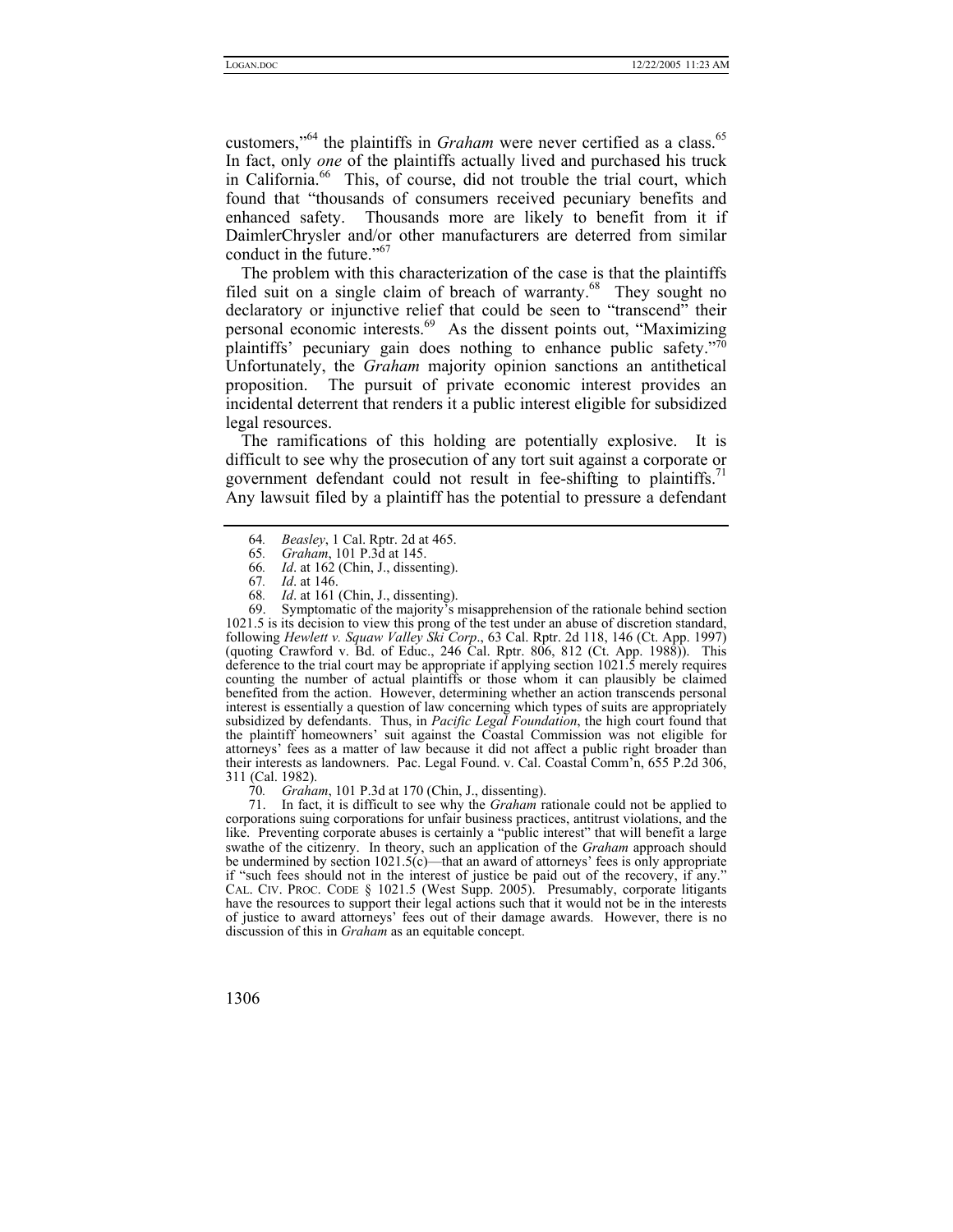to change some aspect of its policy—this is inherent in the potentially coercive power of a civil action. Thus, any plaintiffs' attorney who drafts a complaint so as to link his clients' personal economic interests with some marginal deterrent benefit will have a winning argument for attorneys' fees under *Graham*. [72](#page-12-0) By obliterating the distinction between suits that deserve special subsidy and typical private actions that may have an incidental public benefit, the court has turned an important civil rights statute into a boon for plaintiffs seeking purely economic recoveries.

# *B. Relationship with Public Enforcement*

The *Graham* decision has rendered the second requirement of California Code of Civil Procedure section 1021.5 virtually meaningless as well. The statute provides that attorney fees may be awarded if "the *necessity* and financial burden of private enforcement, or of enforcement by one public entity against another public entity, are such as to make the award appropriate  $\ldots$  ."<sup>[73](#page-12-1)</sup>

This requirement that private enforcement be necessary has firm grounding in public policy.<sup>74</sup> Public agency enforcement of rights is preferable in most instances, and almost certainly here where the purported public interest is the prevention of false advertising.<sup>75</sup> Public prosecutors do not benefit financially from bringing certain cases, so

<span id="page-12-0"></span><sup>72.</sup> The facts of the *Graham* case itself demonstrate that the court's definition of "public benefit" will permit an award of attorneys' fees to generate a net economic loss for society. The cost of modifying the Dakota truck so that its towing capacity would conform to what was advertised was \$300 per truck, and fewer than 1000 Californians purchased the affected trucks. *Graham*, 101 P.3d at 144-45. The case does not mention any injury that occurred because of the false advertising, and it appears that at the time the complaint was filed, DaimlerChrysler already "notified existing buyers of the error [and] told them not to attempt to tow more than 2,000 pounds . . .." *Id*. at 145. The danger of future accidents was thus abated, and so the benefit accruing to all the California truck purchasers, whether or not they were plaintiffs in this case, was collectively no more than  $$300,000$   $($300 x 1000$  truck purchasers). However, even discounting the appellate litigation over fees, the lodestar amount awarded to the plaintiffs' attorneys was \$329,620. *Id*. at 146. *Graham* thus sanctions the award of fees where the costs of litigation exceed the recovery, and there is no intangible public right being protected. The economic irrationality of this holding is only compounded by considering the defendant's legal costs and avoidance costs.

<span id="page-12-2"></span><span id="page-12-1"></span><sup>73.</sup> CAL. CIV. PROC. CODE § 1021.5 (West Supp. 2005) (emphasis added).

<sup>74.</sup> The policy justifications for the private attorney general model are discussed in Thomas, *supra* note 31, 846-47.

<span id="page-12-3"></span><sup>75</sup>*. See Graham*, 101 P.3d at 146 (discussing the trial court finding that the plaintiffs' efforts secured consumer protection).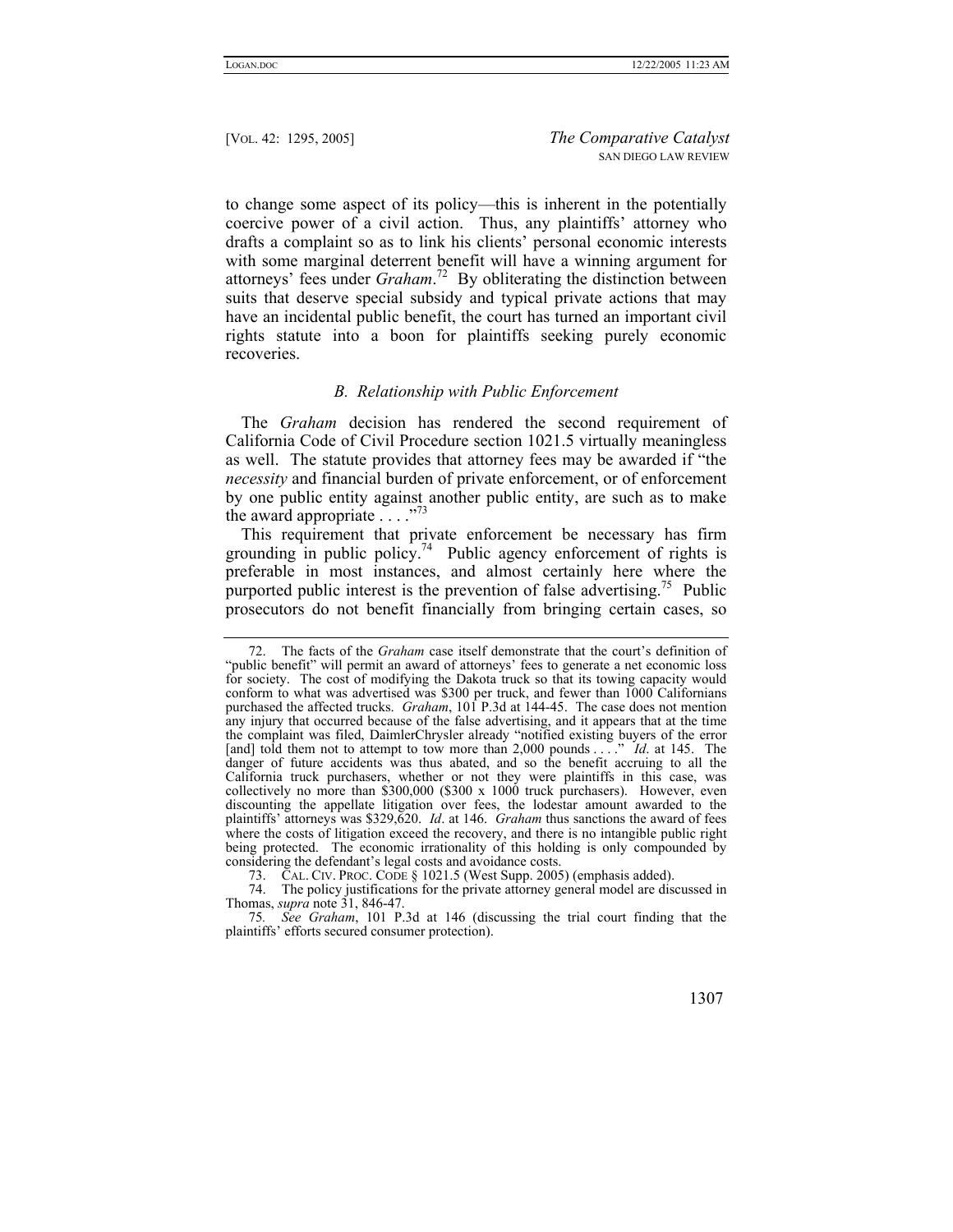they may choose to pursue the violations they find most egregious. Plaintiffs' attorneys, on the other hand, are quite naturally attracted to the cases that will generate the largest fees and damage awards, regardless of whether such actions benefit society the most. Plaintiffs' attorneys likewise may represent clients whose interests conflict with those other aggrieved members of the public because of the finite resources available for compensation.<sup>76</sup> Public prosecutors, however, are not, at least in theory, beholden to the interests of a discrete group of clients.

The private attorney general model of vindicating public rights is preferable only in certain clearly defined situations. For example, the private attorney general model is essential for protecting private citizens against government violations of their civil rights. Forcing one government entity to litigate such claims against another government entity runs counter to the basic rationales for our adversarial system of civil justice.<sup>77</sup> Likewise, the private attorney general model may be appropriate where government resources are inadequate to bring suit.<sup>[78](#page-13-2)</sup>

Neither justification, however, is present in the *Graham* case. To the extent that Graham's suit attempts to vindicate a public interest at all—preventing false advertising—there is no reason to believe that it is necessary or even preferable that this right be vindicated by a private party. The defendant is not a government entity, and therefore there is no concern that a civil rights challenge will not be vigorously prosecuted.

Even more shocking in *Graham* is that both the Santa Cruz District Attorney and the California Attorney General had initiated an investigation of DaimlerChrysler's practices by late July 1999.<sup>79</sup> When Graham's attorney filed a complaint on August 23, the public agency actions were already under way. $80$  While it is true that the public entities had not filed suit against the carmaker, they had refrained because they wished to give DaimlerChrysler an opportunity to respond before

<span id="page-13-0"></span><sup>76.</sup> See, for example, the United States Supreme Court's discussion of this problem in *Amchem Products, Inc. v. Windsor*, 521 U.S. 591 (1997). The asbestos litigation would almost certainly bankrupt the corporation, so in settlement the plaintiffs' attorneys were required to apportion damages among those who had already experienced medical problems and those who were only at risk for future problems. *Id*. at 603-04.

<span id="page-13-1"></span><sup>77</sup>*. See* Thomas, *supra* note 31, at 856 ("Private enforcement is necessary when the public entities fail to litigate the case.").

<span id="page-13-2"></span><sup>78.</sup> In *Serrano III*, in which the California Supreme Court recognized the applicability of the private attorney general model for vindication of constitutional rights, the court offered the unsatisfying explanation that "for various reasons the burden of enforcement is not always adequately carried by [public prosecutors]." Serrano v. Priest, 569 P.2d 1303, 1313 (Cal. 1977).

<span id="page-13-3"></span><sup>79</sup>*. Graham*, 101 P.3d at 145.

<span id="page-13-4"></span><sup>80</sup>*. Id*.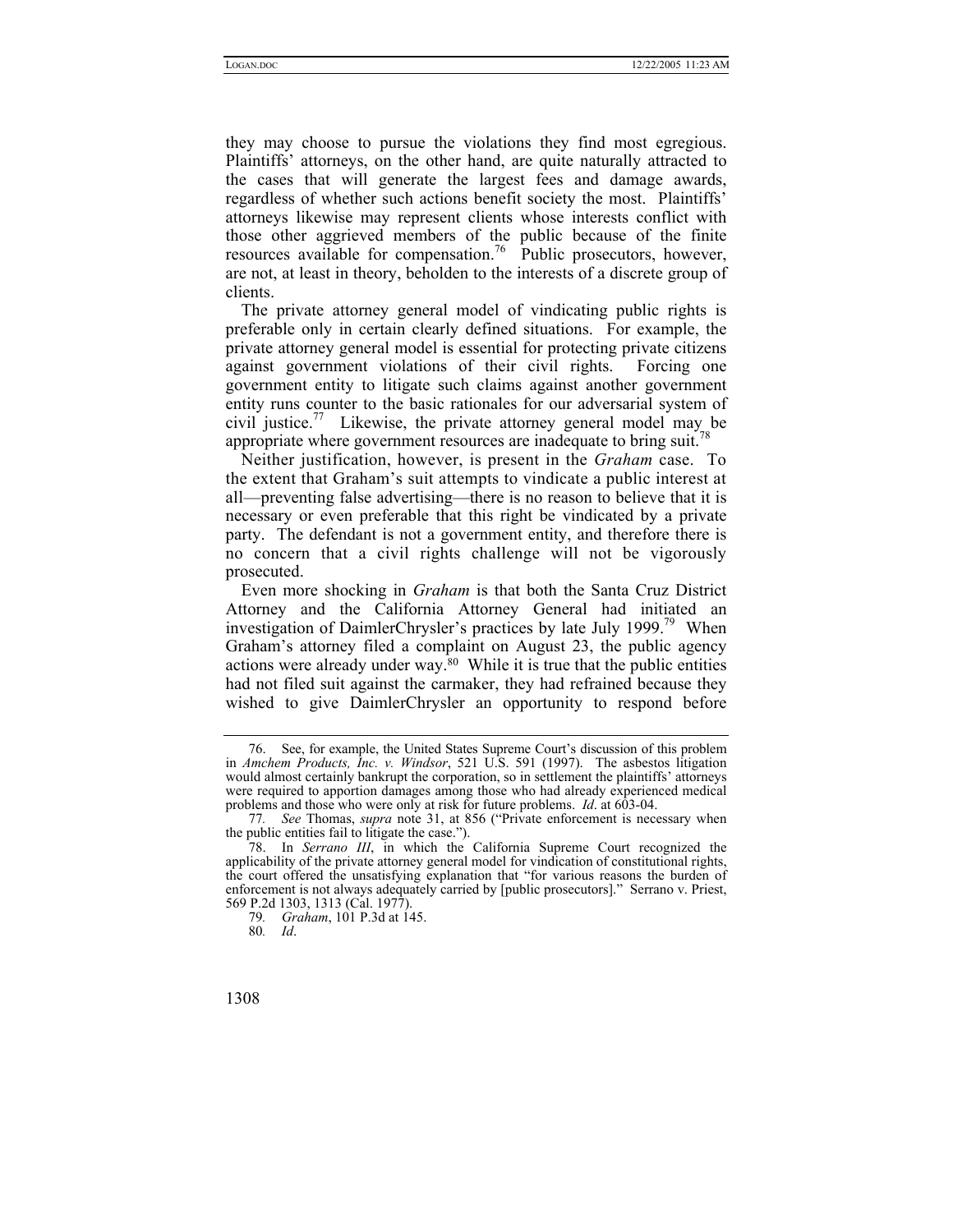commencing litigation.<sup>81</sup> In this brief window of several weeks, Graham's attorney filed his tagalong suit.<sup>82</sup> It is simply perverse to insist, as the trial court apparently did, that the public agencies' desire to prevent litigation strengthened the plaintiffs' attorney's argument that his own intervention was therefore necessary.

Even if one were to argue that the intervention of the public entities did not render the private action duplicative, it is appropriate to compare the records of the public and private actions in placing pressure on DaimlerChrysler to change its behavior. Graham's action was dismissed as moot, and it is likely that the complaint was moot the moment it was filed.<sup>83</sup> The plaintiffs therefore received no compensation that the carmaker had not already offered at the time the private suit commenced. On the other hand, the public entity suit, which focused on the false advertising claim and not the breach of warranty claim, continued after the private suit was dismissed, as the carmaker continued to distribute misleading marketing materials.<sup>84</sup> DaimlerChrysler eventually settled the matter with the government for \$75,000 and agreed not to use the materials again.<sup>85</sup> The private plaintiffs never won a penny or wrung a legal commitment out of the carmaker not to use the false marketing materials.

The California Supreme Court reviewed the award of attorneys' fees to the plaintiffs' attorneys in this case under an abuse of discretion standard. On the facts on this case, however, it is very difficult to see how a future trial court could possibly abuse its discretion by finding

<span id="page-14-0"></span><sup>81</sup>*. Id*.

<span id="page-14-2"></span><span id="page-14-1"></span><sup>82</sup>*. Id*.

<sup>83.</sup> DaimlerChrysler sent a letter to all purchasers of the Dakota R/T truck on June 16, 1999, acknowledging its error. *Id*. at 145. By the "summer," the carmaker had "authorized dealers to repurchase or replace Dakota R/Ts on a case-by-case basis, but only for customers who demanded such a remedy." *Id*. After the complaint was filed, DaimlerChrysler agreed to repurchase all of the falsely advertised trucks. *Id*. The only relief that DaimlerChrysler offered after the filing of the complaint that it had not offered before was to actively offer to repurchase the trucks, rather than simply to acquiesce in this demand from its customers. *Id*. The *Graham* court, at the request of the California Attorney General, adopted a rule that the "plaintiff seeking attorney fees under a catalyst theory must first reasonably attempt to settle the matter short of litigation." *Id*. at 155 (citations omitted). Thus, if Graham failed to present his demands to DaimerChrysler, he has not met this consultation requirement. If he did make such demands, the trial court's findings of fact indicate that he would have received an offer of repurchase, so his suit would have been moot at the moment it was filed.

<span id="page-14-3"></span><sup>84</sup>*. Id*. at 145-46.

<span id="page-14-4"></span><sup>85</sup>*. Id*. at 146.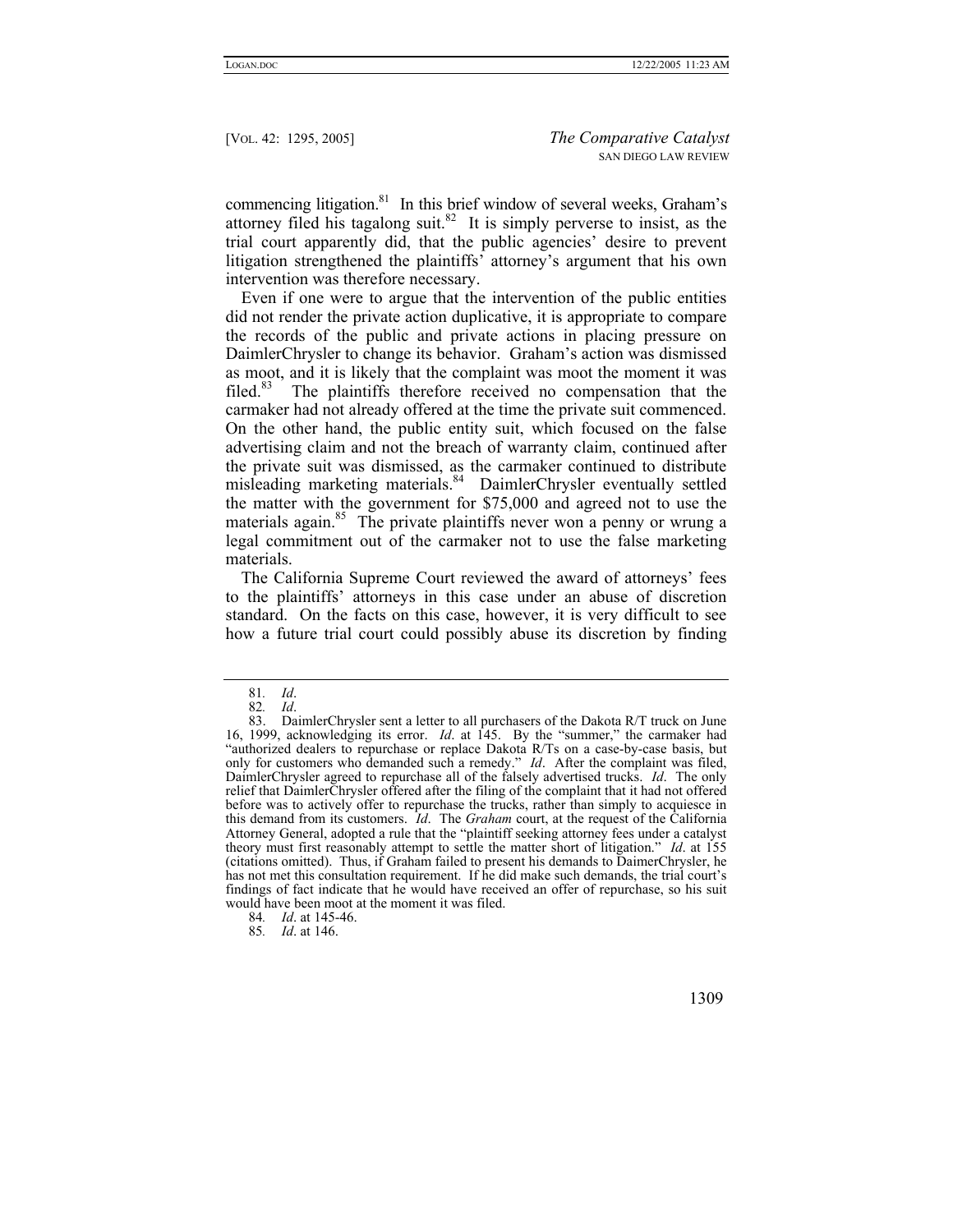that such a tagalong suit is "necessary" and thus fulfills the strictures of section 1021.5. *Graham* is the prototypical example of when a private attorney is *not* appropriate. The California Supreme Court's refusal to reverse the lower court's finding of the necessity of private enforcement—when two public entities have threatened suit and the defendant has already conceded its mistake in a written letter to its consumers—has essentially read this requirement out of the statute.

## *C. What is a Successful Party?*

The most contentious issue in the suit, however, was whether Graham could be considered a "successful party" to whom the award of attorneys' fees was appropriate under section 1021.5. The California Supreme Court has never interpreted the phrase "successful party" to mean that a party may receive attorneys' fees under section 1021.5 only if it pursues a suit to a final judgment. In *Westside Community for Independent Living, Inc. v. Obledo*, the high court rejected such an interpretation of the language.[86](#page-15-0) Instead, the court, per Chief Justice Rose Bird, endorsed the "catalyst test," which provides that a "plaintiff will be considered a 'successful party' where an important right is vindicated 'by activating defendants to modify their behavior."<sup>87</sup>

Although a number of lower federal courts also adopted this "catalyst" approach to defining "successful party,"<sup>88</sup> the United States Supreme Court rejected it in *Buckhannon*. [89](#page-15-3) Chief Justice William Rehnquist, writing for a five-to-four court, observed that the catalyst theory "allows an award where there is no judicially sanctioned change in the legal relationship of the parties."<sup>90</sup> Thus, a "defendant's voluntary change in

<span id="page-15-1"></span><span id="page-15-0"></span><sup>86. 657</sup> P.2d 365 (Cal. 1983).

<sup>87.</sup> *Id.* at 367 (quoting Robinson v. Kimbrough, 652 F.2d 458, 465 (5th Cir. 1981)) (internal quotations omitted). Justice Chin, however, argues that *Westside Community* did not adopt the catalyst approach because the claim for attorneys' fees was ultimately rejected, rendering the statements about who may constitute a catalyst to be dicta. This is somewhat problematic, however, as the *Westfield Community* court had to determine if the plaintiffs' actions were sufficient to invoke the catalyst theory in order to reach the question of causation.

<span id="page-15-2"></span><sup>88</sup>*. See* Buckhannon Bd. & Care Home, Inc. v. W. Va. Dep't of Health & Human Res., 532 U.S. 598, 602 n.3 (2001) (collecting the circuit court cases embracing the "catalyst" approach).

<span id="page-15-3"></span><sup>89</sup>*. Id*. at 610. The *Graham* court was dismissive of the United States Supreme Court's interpretation of what constitutes a "successful party." *Graham*, 101 P.3d at 150. Interestingly, the *Westside Community* court a generation before had explained that "[section] 1021.5 codified the common law theory of the private attorney general. The Legislature relied heavily on federal precedent when enacting the statute, and California courts often look to federal decisions when interpreting it." *Westside Cmty.*, 657 P.2d at 367 n.5.

<span id="page-15-4"></span><sup>90</sup>*. Buckhannon*, 532 U.S. at 605.

<sup>1310</sup>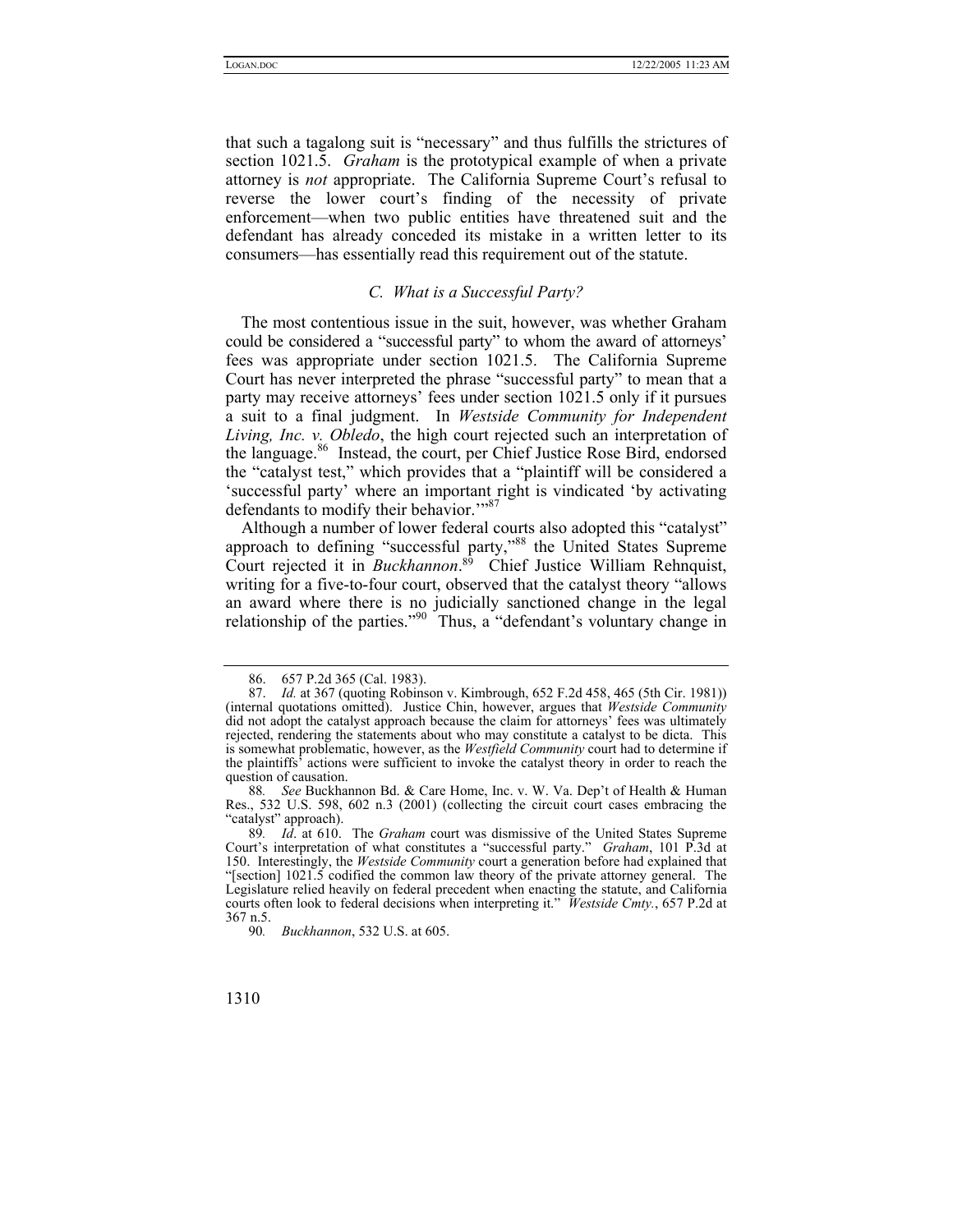conduct, although perhaps accomplishing what the plaintiff sought to achieve by the lawsuit, lacks the necessary judicial *imprimatur* on the change."[91](#page-16-0)

The disagreements between Chief Justices Bird and Rehnquist, and later between the majority and dissent in *Graham*, reveal a difficult problem in defining who is a successful party. If a defendant can escape attorneys' fees by voluntarily changing his conduct, he will have an incentive to avoid any judicially sanctioned settlement. The cessation of his conduct will moot the claim, at least for injunctive relief, and the plaintiffs' attorney will have no right to fees.<sup>92</sup> On the other hand,

*Buckhannon* thus differs from *Graham* in four important respects, three of which present a more sympathetic argument for the award of attorneys' fees than in *Graham*. First, as Buckhannon sought only declaratory and injunctive relief, clearly its action transcended its parochial economic interests more than Graham's suit. Second, Buckhannon sued a state agency, not a private party, and thus the necessity of private enforcement was surely greater than in *Graham*. Third, Congress explicitly extended one-way fee-shifting provisions to both the FHAA and the ADA, while the California Supreme Court has expanded the range of suits eligible for fee-shifting under section 1021.5 without the further endorsement of the state legislature.

On the other hand, Buckhannon argued that it had catalyzed a change in policy of a state legislature, which presents seemingly insuperable evidentiary problems. How does one determine the reasons that individual state legislators voted for the bill? Would it matter if most knew nothing of Buckhannon's suit but otherwise thought the reform to be desirable? Individual legislators had no personal economic stake that was threatened by a successful suit, so it is difficult to assess the catalyzing effect of the suit.

<span id="page-16-1"></span>92. Chief Justice Rehnquist expressed skepticism in his *Buchkannon* majority opinion that the failure to adopt the catalyst rule would encourage defendants to unilaterally moot suits, labeling such claims "entirely speculative and unsupported by any empirical evidence . . . ." *Buckhannon*, 532 U.S. at 608.

Even if empirical research reveals that defendants do seek to moot actions to avoid attorneys' fees, the risk of such action is already built into the contingency fee multiplier that the court may award. For example, in *Graham*, the plaintiffs' fees were multiplied by a factor of 2.25 to account for the risk of bringing the action as a contingency. *Graham*, 101 P.3d at 163 (Chin, J., dissenting). Moreover, in those cases where the defendant moots the action by ceasing the objectionable practice, the plaintiff has won what he sought, and the defendant's costs in conforming its practices are minimized. One would think that such a result would be welcomed rather than shunned.

<span id="page-16-0"></span><sup>91</sup>*. Id*. It should be noted, however, that *Buckhannon* did not present exactly the same question as did *Graham*. In the former, the plaintiff was a corporation that operated assisted living facilities. West Virginia's Fire Marshal attempted to shut down its facilities because "some of the residents were incapable of 'self-preservation' as defined under state law." *Id.* at 600. Buckhannon sued on behalf of itself and similarly situated care homes on the ground that the state's action violated the federal Fair Housing Amendments Act (FHAA) and the Americans with Disabilities Act (ADA).  $Id$ . at 600-01. The following year, the West Virginia legislature enacted a law that repealed the "self-preservation" requirement. *Id*. at 601. Buckhannon argued that its suit had "catalyzed" the legislature's remedial action. *Id*. at 600-02.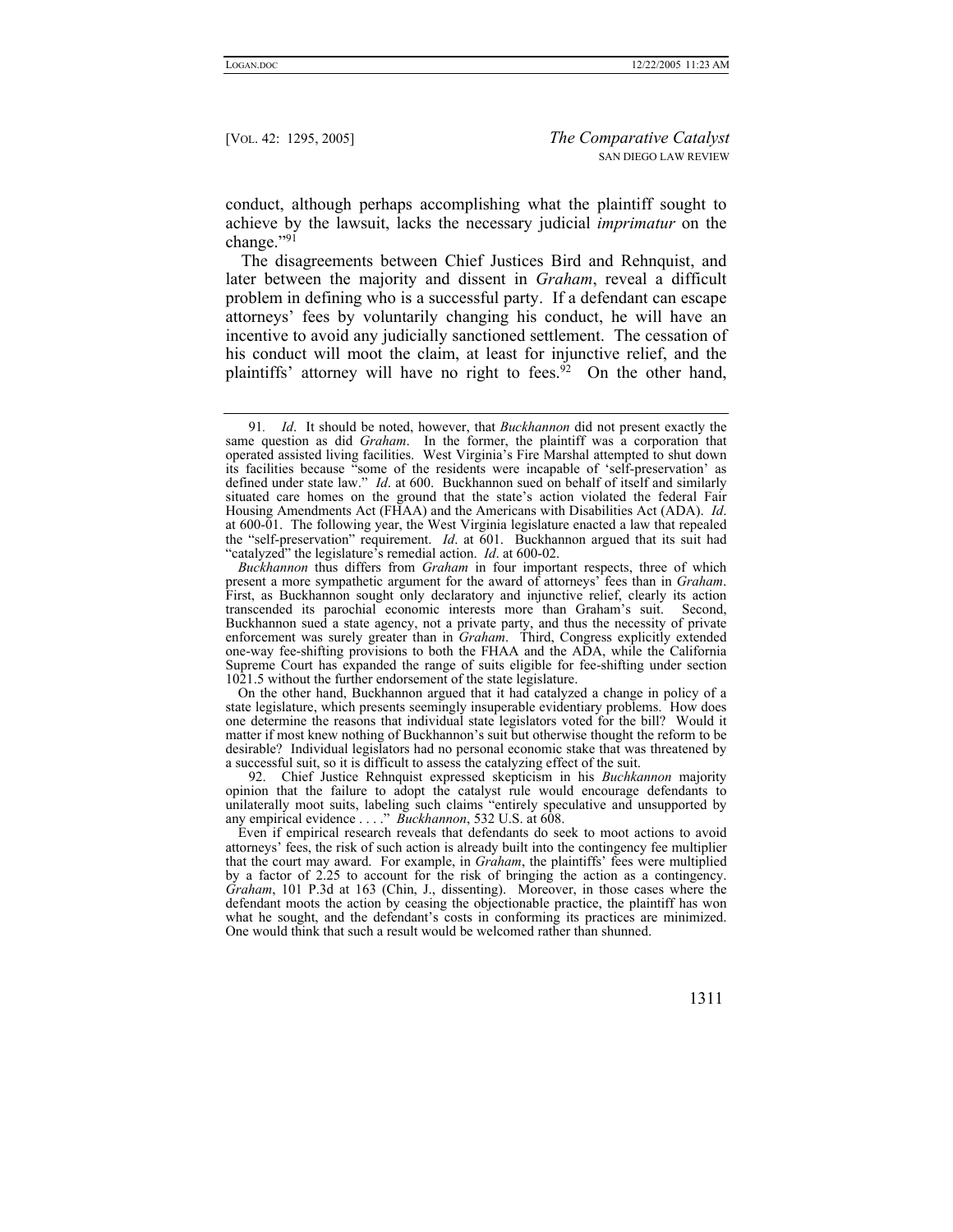awarding attorneys' fees without the "imprimatur" of the court on the merits could dramatically encourage pointless litigation. Even if the parties were to avoid a trial, they would be required to litigate the merits of the case to determine whether there is a proper causal nexus between the civil action and the defendant's "voluntary" change in conduct.

The *Graham* court apparently believed that it solved this problem by requiring courts awarding attorneys' fees to ensure that a causal nexus exists between the plaintiff's attorneys' action and the defendant's change in conduct, $93$  and that the claim is "not frivolous, unreasonable, or groundless."<sup>94</sup> The fatal flaw in the majority's line of reasoning is that it is not merely actions that are egregious enough to be legally frivolous that result in breakdowns of judicial economy, but the filing of large numbers of suits that have little chance of success on the merits. Under California law, an action is defined as "frivolous" only if it is "totally and completely without merit" or brought "for the sole purpose of harassing an opposing party."[95](#page-17-2) The *Graham* rule will only inhibit the filing of the most blatantly meritless suits, which are already discouraged by the sanctions and cost-shifting provisions of California Code of Civil Procedure section 128.5.

The goal of an attorneys' fees regime and the tort system in general should be to encourage the optimal number of lawsuits that will produce social benefits. The difficult question is how the system should treat the vast number of suits that have *some* merit, that is, that are neither legally

<span id="page-17-0"></span><sup>93.</sup> The *Graham* court also adopted the Attorney General's proposal that "a plaintiff seeking attorney fees under a catalyst theory must first reasonably attempt to settle the matter short of litigation." *Id*. at 155.

<span id="page-17-1"></span><sup>94</sup>*. Id*. at 154 (quoting [Stivers v. Pierce, 71 F.3d 732, 752 n.9](http://www.lexis.com/research/buttonTFLink?_m=136e98e3369a07927a32be63f37b279a&_xfercite=%3ccite%20cc%3d%22USA%22%3e%3c%21%5bCDATA%5b34%20Cal.%204th%20553%5d%5d%3e%3c%2fcite%3e&_butType=3&_butStat=2&_butNum=151&_butInline=1&_butinfo=%3ccite%20cc%3d%22USA%22%3e%3c%21%5bCDATA%5b71%20F.3d%20732%2cat%20752%5d%5d%3e%3c%2fcite%3e&_fmtstr=FULL&docnum=1&_startdoc=1&wchp=dGLbVtb-zSkAW&_md5=a6ca9ec568c687cf3eddd036c7cd1f4d) (9th Cir. 1995)). The majority states that the inquiry into the merits of the case should be similar to that undertaken in considering a motion for a preliminary injunction. *Id*. This would seem to indicate that the majority has in mind a weighing of the "likelihood of success on the merits," the test I propose in Part IV. Sw. Voter Registration Educ. Project v. Shelley, 344 F.3d 914, 917 (9th Cir. 2003). However, the *Graham* majority characterizes this inquiry as "a determination at a minimum that the questions of law or fact are grave and difficult," *Graham*, 101 P.3d at 154 (internal quotations omitted), which does not appear to require an examination of the merits at all.

Moreover, the *Graham* majority explicitly states that it is adopting the two-pronged test developed by the lower federal courts, the second prong of which is that "a finding that the lawsuit was not frivolous, unreasonable, or groundless." *Id*. (quoting Stivers v. Pierce, 71 F.3d 732, 752 n.9 (9th Cir. 1995)). It then proceeds to reject a proposed requirement that the plaintiff's action be able to survive a motion to dismiss on the grounds that this rule is too *narrow*, excluding suits that have been unilaterally mooted by defendants. *Id*. at 154-55. The court does explain that the favorable result for the plaintiff must be "achieved by threat of victory, not by dint of nuisance or threat of expense." *Id.* at 154 (internal quotations and citation omitted). The court's willingness, however, to sanction fees on the facts of this case indicates that the threat of victory need not be a promising one. After *Graham*, the rule appears to contain no requirement that the suit be likely to prevail on the merits, merely that it is not frivolous. *Id*.

<span id="page-17-2"></span><sup>95.</sup> CAL. CIV. PROC. CODE § 128.5(b)(2) (West Supp. 2005).

<sup>1312</sup>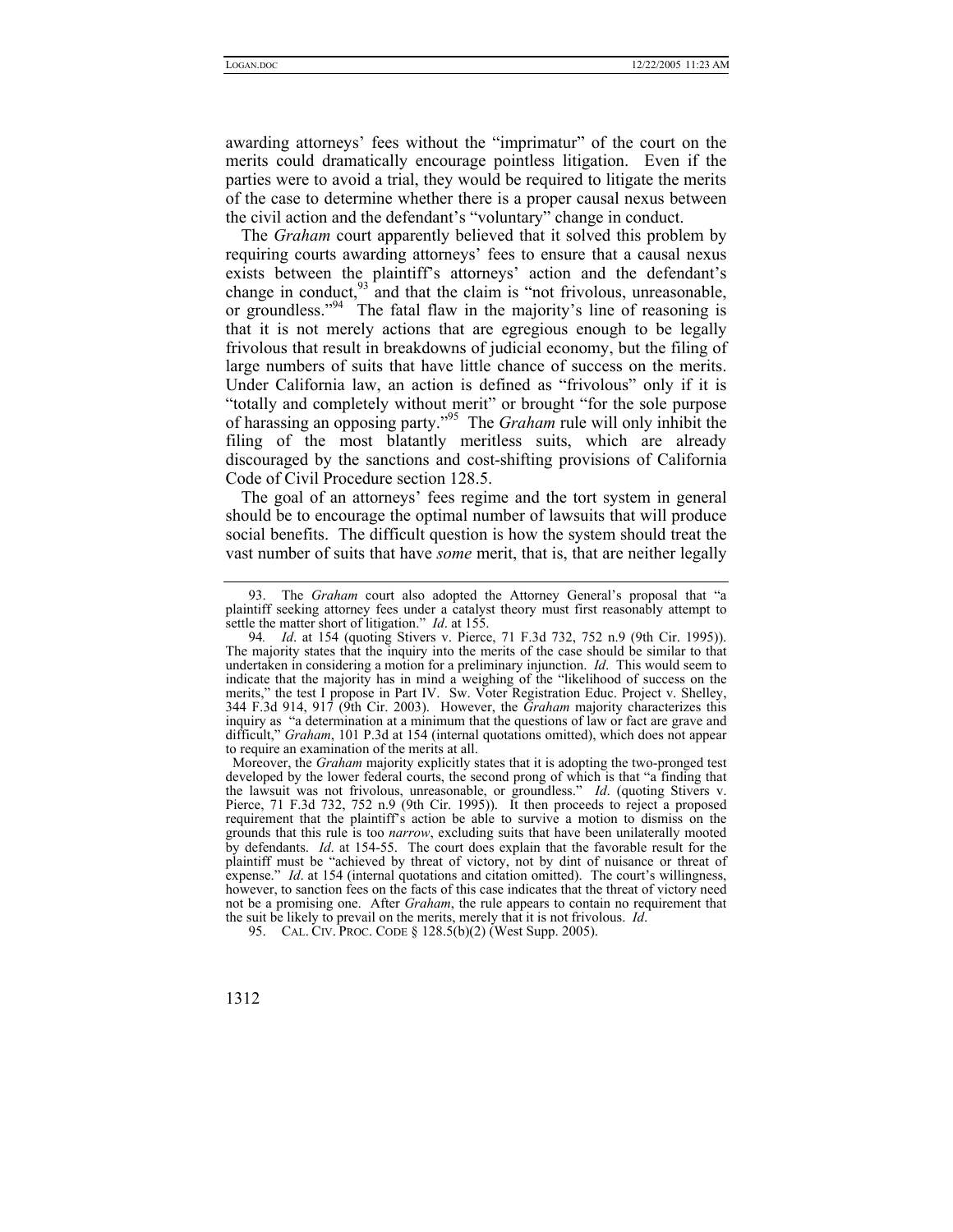frivolous nor clearly persuasive. California has chosen to address this issue by adopting a strong preference for the settlement of civil disputes. For example, the state has granted trial court judges the authority to compel settlement conferences among the litigants,<sup>96</sup> and has enacted modified two-way cost-shifting following settlement offers.<sup>97</sup> Implicit in this policy is that it is neither possible nor desirable for *all* civil actions to be litigated. Instead, an action has a "value" that is determined by the damages that would be expected at trial discounted by the probability that the suit may fail for substantive or procedural reasons, minus the costs of litigating the suit.<sup>98</sup> A well-functioning tort system will strike a balance between the incentives of plaintiffs and defendants so that the settlement value of individual claims closely approximate their social utility.

The *Graham* approach, however, serves to upset the delicate equilibrium that exists under a pure American rule in two fundamental ways. First, the *Graham* regime decouples the link in suits seeking to vindicate private rights between the merits of an action and the plaintiffs' attorney's incentives to bring suit. Where plaintiffs' attorneys operate on contingency fees under a pure American rule, the value of a suit will be the expected economic recovery for the plaintiff multiplied by the probability of success on the merits, minus the costs of litigation to the plaintiff's attorney.[99](#page-18-3) This system, while imperfect, at least serves to discourage some socially unproductive suits, such as those in which the cost of litigation would exceed the recovery, or nonfrivolous suits in which the chances of success on the merits are remote.

Under *Graham*, however, a plaintiffs' attorney can garner fees in virtually any tort action so long as he can characterize the suit as a "consumer protection" action that benefits a large number of people. No expected return for his client is too trifling, as he may collect fees no matter how small the recovery. Indeed, in *Graham*, the clients received no award of damages at all, but the attorneys still won \$762,830 in fees.<sup>100</sup> The majority was wholly unconcerned that this staggering

<span id="page-18-4"></span><sup>100.</sup> Graham v. DaimlerChrysler, 101 P.3d 140, 161 (Cal. 2004) (Chin, J., dissenting).



<span id="page-18-0"></span><sup>96.</sup> CAL. CT. R. 222(a) (2005).

<span id="page-18-2"></span><span id="page-18-1"></span><sup>97.</sup> CAL. CIV. PROC. CODE § 998 (West Supp. 2005).<br>98. For a discussion of the valuation of suits for pla

<sup>98.</sup> For a discussion of the valuation of suits for plaintiffs' attorneys, see *Beasley v. Wells Fargo Bank*, 1 Cal. Rptr. 2d 459, 462-64 (Ct. App. 1991).

<span id="page-18-3"></span><sup>99.</sup> For a general discussion of the role of attorneys' fees and fee-shifting statutes in altering the litigants' strategies during settlement, see Jonathan T. Molot, *How U.S. Procedure Skews Tort Law Incentives*, 73 IND. L.J. 59, 69-81 (1997).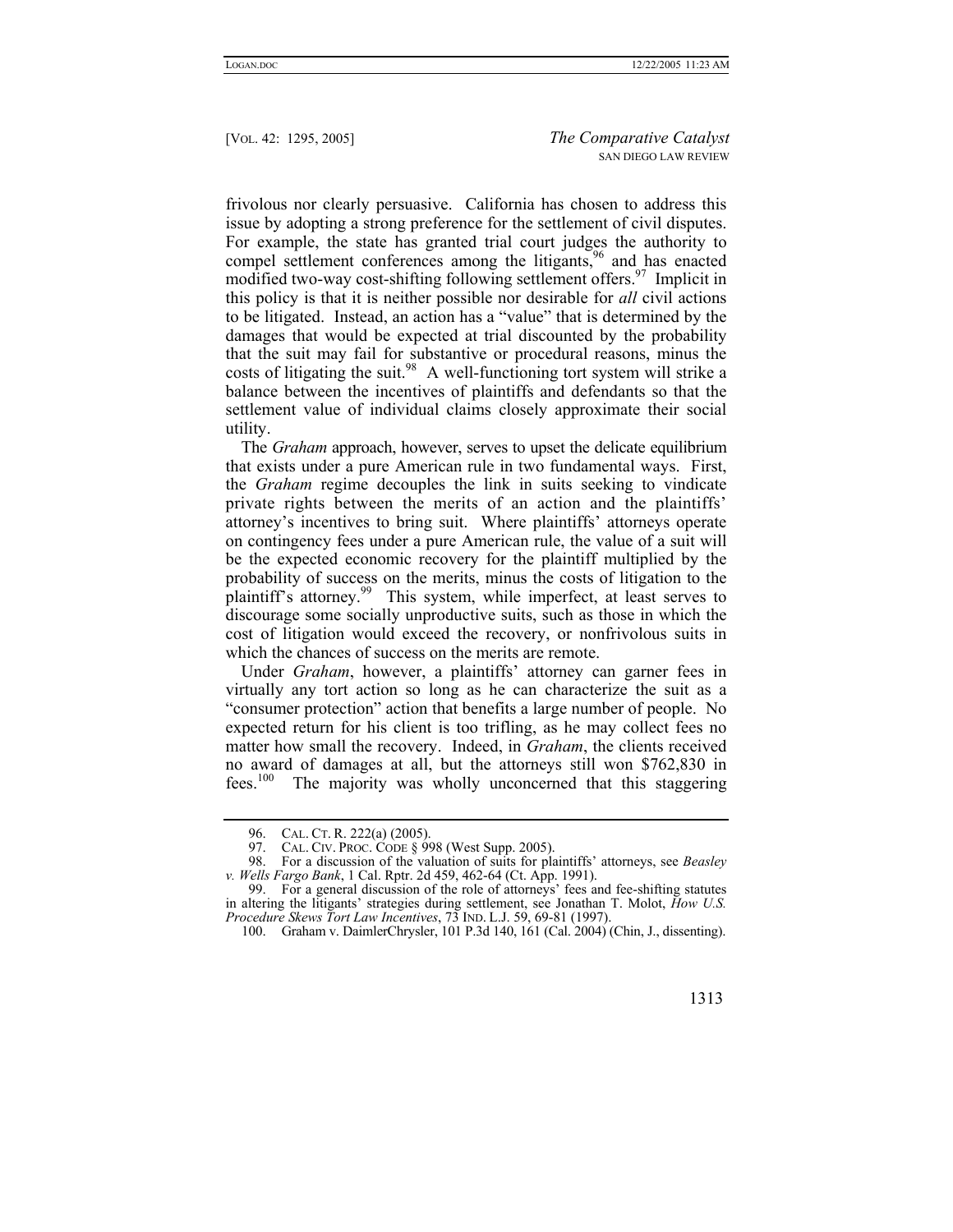amount might have been far out of proportion to the harm suffered by the plaintiffs or the reasonable avoidance costs for DaimlerChrysler.

Second, the various holdings in *Graham* together transform the incentives for bringing tagalong suits. Consider again the hypothetical attorney in Part I deciding whether to file suit. His potential fee award for filing suit is huge—the attorneys in *Graham* earned approximately  $$76,000$ , excluding fees on fees, for filing a seven-page complaint.<sup>101</sup> After *Graham*, however, the potential risks to the plaintiffs' attorneys in pursuing such a windfall are minimal. The attorney need not be concerned that the costs of litigation may outweigh the potential damages because his fees are not awarded out of the damages. He need not consider the costs of actually litigating the case, as no ruling on the merits is necessary to collect his fees. Most importantly, he need not be concerned that his case may be far from meritorious. So long as the case is not frivolous, he is eligible to recover fees. The plaintiff's attorney risks very little of his own time and capital in preparing and filing such a complaint.

The most important variables for the plaintiffs' attorney's calculations are whether the defendant will actually change its policy and whether the plaintiff can establish a causal nexus between the filing of the complaint and that change. In tagalong suits, the defendants may change their policies anyway in response to public agency pressures. But, as *Graham* clearly shows, the existence of parallel government action will not invalidate a plaintiffs' attorney's claim for attorneys' fees. As a practical matter, the causal nexus will normally be shown by circumstantial evidence of the date of the plaintiff's filing, the defendant's knowledge of the suit, and the date the policy changed. The low costs and risks of preparing complaints thus provide plaintiffs' attorneys every incentive to tag along to public agency actions in the hope that the dates will properly align to support an award of attorneys' fees. If a plaintiffs' attorney is diligent in following public agency investigations and files enough suits, he is sure to reap a windfall eventually. These are the incentives that *Graham* has created.

# IV. REFORMING *GRAHAM*: THE COMPARATIVE CATALYST

Justice Chin recognized in his dissent that the *Graham* decision "goes farther than this court has ever gone before—indeed, so far as I can tell, further than any other court has ever gone . . . ," placing California far outside of the mainstream of federal and other state practices regarding

<span id="page-19-0"></span><sup>101</sup>*. Id.* at 163 (Chin, J., dissenting) ("[R]oughly 90 percent of [the \$762,830 attorneys' fees] award was for fees plaintiffs generated while seeking fees.").

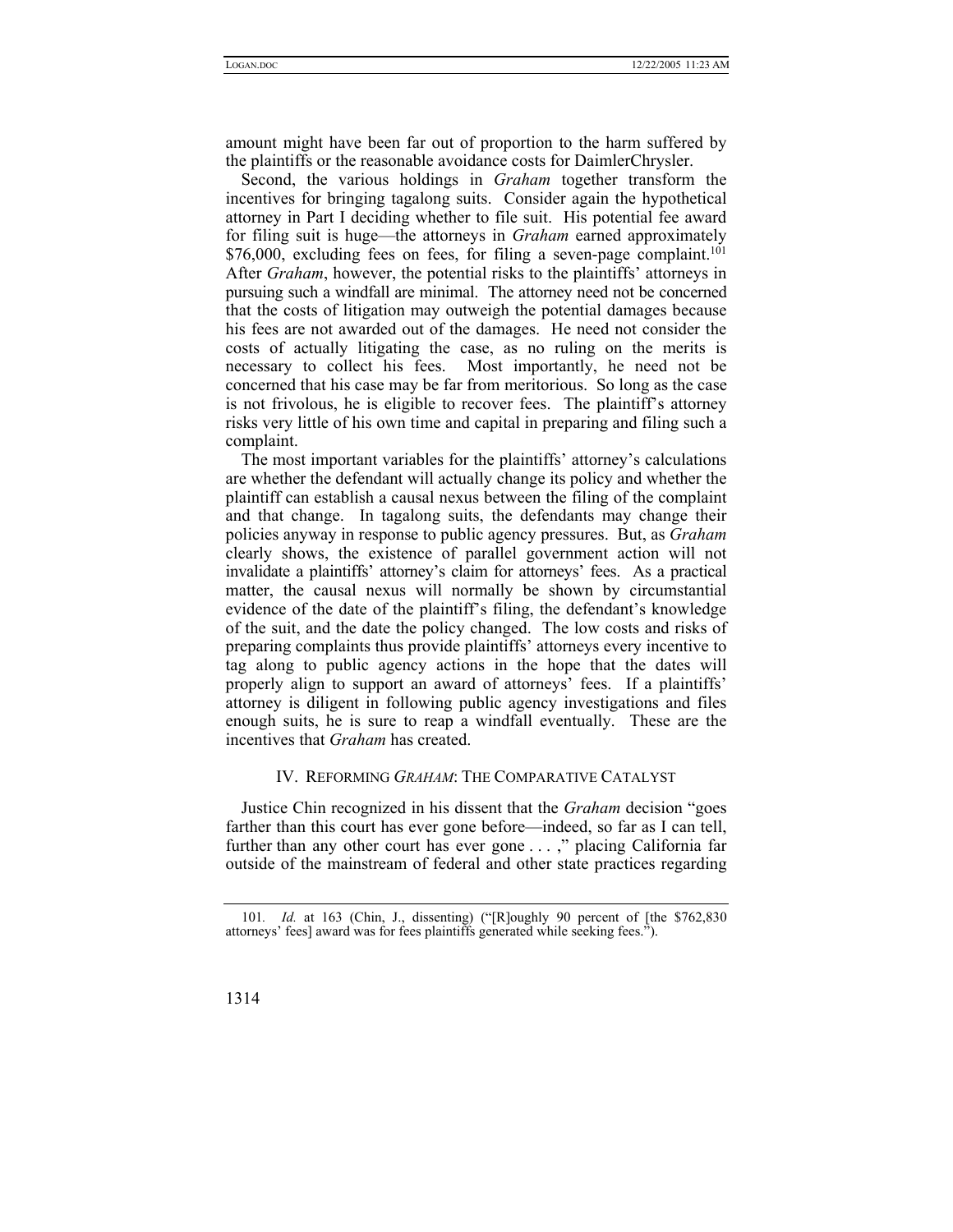attorneys' fees.[102](#page-20-0) The *Graham* decision also appears to be out of step with the voters of California, who in November 2004 passed Proposition 64, which entrenches in state law a strong preference for public over private enforcement of certain consumer rights under California Business and Professions Code section  $17200$ .<sup>103</sup> The potential for a further explosion of litigation in California through the application of section 1021.5 to run-of-the-mill tort suits militates in favor of a similar intervention through the initiative process or by the state legislature.

Reform of California's attorneys' fees statute in light of *Graham* must have two guiding principles. First, the phrase "important right affecting the public interest" should be tightened so that it will encompass civil rights claims, but cannot be used to turn every breach of warranty action into a "public interest" suit. The preferred solution would be for California to follow the federal model and specify the individual statutes under which claims can give rise to attorneys' fees. This would allow the legislators who devise a particular regulatory scheme to choose the degree to which they believe private enforcement is appropriate.

There will still be borderline cases, though, such as section 17200 claims, in which it is difficult to adopt a blanket rule. Therefore, the legislative process should adopt some language similar to the following:

Attorneys' fees shall not be awarded where the plaintiff succeeds in altering the behavior of a defendant primarily through the threat of compensatory damages, out of which the plaintiff would receive any recovery, imposed on the defendant.104

<span id="page-20-2"></span><sup>104.</sup> This clause anticipates California Governor Arnold Schwarzenegger's proposal to "redirect" punitive damage awards. Because punitive damages are meant to penalize and deter the defendant, and not to compensate the plaintiff, such damages should be paid to state coffers rather than individual plaintiffs, much as a civil penalty in a securities or tax fraud case brought by the federal government. Governor Schwarzenegger's plan would therefore require that seventy-five percent of the punitive damage award to be paid to the state. Adam Liptak, *Schwarzenegger Sees Money for State in Punitive Damages*, N.Y. TIMES, May 30, 2004, at A16. In the event that such a proposal were enacted into law, the language I have proposed would still allow for a recovery of attorneys' fees if only punitive damages were awarded. This would be a classic case in which the financial incentives to the plaintiff might not otherwise be adequate to vindicate a public interest that transcends the parochial financial interests of the plaintiff.



<span id="page-20-1"></span><span id="page-20-0"></span><sup>102</sup>*. Id*. at 161 (Chin, J., dissenting).

<sup>103.</sup> For a thorough discussion of the abuses of the private attorney general model which gave rise to Proposition 64, see Mathieu Blackston, Comment, *California's Unfair Competition Law—Making Sure the Avenger Is Not Guilty of the Greater Crime*, 41 SAN DIEGO L. REV. 1833, 1836 (2004).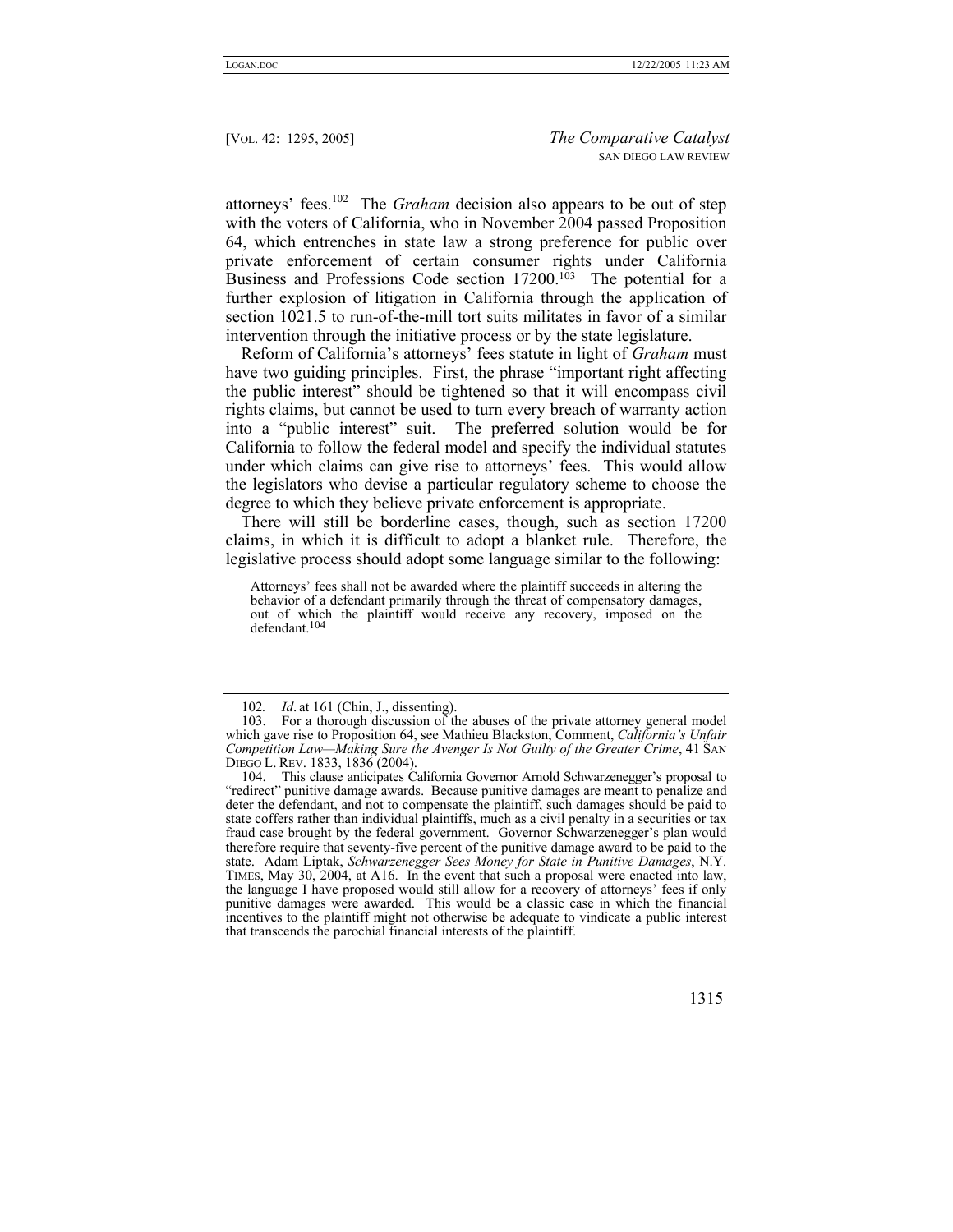An award of attorneys' fees is only appropriate where the relief sought and obtained by the plaintiff transcends the private economic rights that he or she may vindicate.

Under this rule, Graham would not be able to receive attorneys' fees for his breach of warranty claim because DaimerChrysler was only reacting to the threat of damages. If, however, Graham had sought and achieved an injunction against DaimlerChrysler's false marketing practices, he would be eligible for attorneys' fees, because this sort of action may otherwise have been an underproduced action in the market for legal representation.

The second guiding principle in reforming California's statute should be redefining the catalyst model to weed out awards for socially unproductive tagalong suits. The abolition of the catalyst rule through a requirement that the plaintiff actually achieve a ruling on the merits of the case would be most effective to prevent such suits. However, if this is not politically possible, a compromise solution is presented by a "comparative catalyst" model that would discourage the most egregious tagalong suits, yet also remove the incentive of defendants to unilaterally moot actions against them to prevent an award of attorneys' fees.

Under the *Graham* approach, the trial judge determines whether the plaintiff's complaint was a "substantial factor" in changing the defendant's behavior.<sup>105</sup> Such a binary determination, though, does not accurately reflect the value of the suit to society, especially considering the inherently slippery meaning of the term "substantial." Defendants may face many legal pressures to change their behavior. In some cases, especially civil rights cases, the private suit may be the *exclusive* pressure applied to the defendant. In tagalong suits, however, the private suit is part of a mix of legal pressures including the threat of public enforcement. The marginal value to society of a meritorious suit in the first instance is far greater than the second, even though both may be deemed "substantial" by a court awarding attorneys' fees.

A comparative catalyst standard would instruct the trial judge to determine to what degree the plaintiff's action contributed to the overall mix of legal pressures that forced the defendant to change his conduct. The value of the suit would be expressed as a multiplier between zero and one, then multiplied by the lodestar amount.<sup>106</sup> The comparative catalyst would act just like multipliers for contingency fees, tackling difficult legal issues, or the like, that are recognized under current law, except that it could be used to reduce or maintain the value of an award

<sup>106.</sup> The lodestar amount is defined as the "basic fee for comparable legal services in the community," determined by multiplying the time expended by the attorneys on the suit by the prevailing hourly rate. Ketchum v. Moses, 17 P.3d 735, 741 (Cal. 2001).



<span id="page-21-1"></span><span id="page-21-0"></span><sup>105</sup>*. Graham*, 101 P.3d at 149.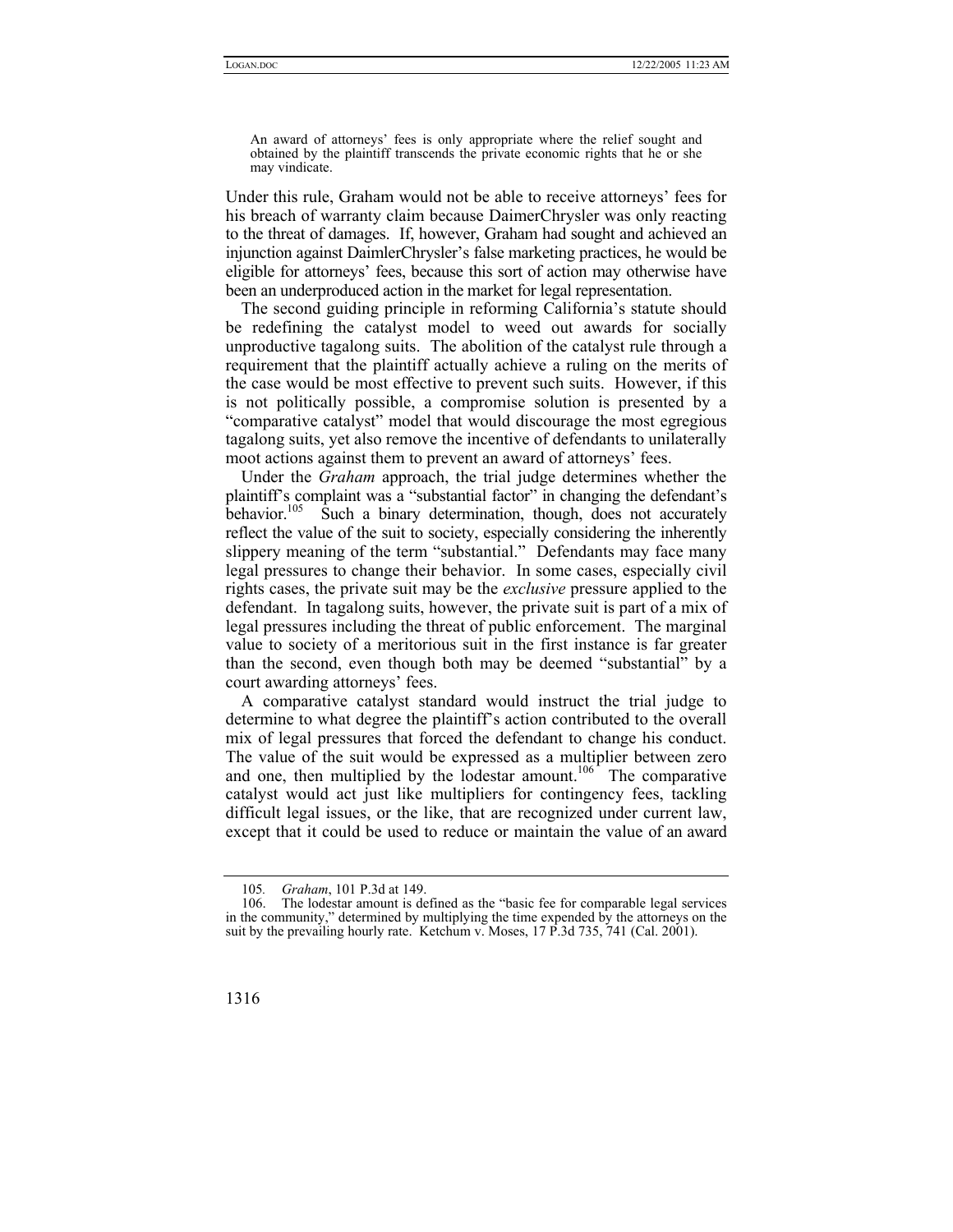rather than to increase it. $107$  Attorneys who bring the most socially valuable suits—usually civil rights cases or consumer cases seeking injunctive relief where public agencies have refused to act—would likely receive full compensation, because their actions would be the sole source of legal pressure. On the other hand, in a case such as *Graham* in which the civil complaint tagged along with an ongoing public investigation, the civil suit may have constituted only, say, sixty percent of the legal pressure that forced the changes. Thus, if the trial court in *Graham* had adopted such a finding under a comparative catalyst rule, the court would have awarded the plaintiff's attorneys \$457,698 (\$762,830 x  $0.6$ ).<sup>108</sup>

The advantage of the comparative catalyst approach is that it creates a sliding scale to measure the social contribution of actions filed by plaintiffs' attorneys that aligns the incentive to file suit with the social good that results. The comparative catalyst approach thus considers not just the "fair market value" of the suit to an attorney, but the fair market value of the suit to society.<sup>109</sup> If a civil action would be duplicative of public agency actions, the fair market value of the suit to society is lower; the attorney would have less of an incentive to file suit because of the multiplier. This approach more accurately conforms to the private attorney general model—private litigation should receive special encouragement in the form of attorneys' fees provisions if the actions of public entities are inadequate to the task.

In his dissent in *Graham*, Justice Chin observed that the catalyst theory requires courts to make the very difficult assessment of the alleged causal connection between the filing of the civil complaint and a defendant's decision to change its behavior.<sup>110</sup> This is especially problematic where the defendant is a corporate or government entity whose subjective intent is elusive. It may be argued that a comparative catalyst approach would complicate this matter even further by requiring

<span id="page-22-3"></span><sup>110</sup>*. Graham*, 101 P.3d at 168 (Chin, J., dissenting).



<span id="page-22-0"></span><sup>107.</sup> California law also recognizes multipliers for "the skill displayed in presenting" the legal issues to the court and "the extent to which the nature of the litigation precluded other employment by the attorneys . . . ." *Id*.

<span id="page-22-1"></span><sup>108.</sup> Note that such a comparative catalyst rule would not exclude the other multipliers currently applied by the courts. In *Graham*, for example, the calculation would have been the lodestar amount multiplied by the contingency fee multiplier (2.25) multiplied by the comparative catalyst fraction (0.6). *Graham*, 101 P.3d at 146.

<span id="page-22-2"></span><sup>109</sup>*. See Ketchum*, 17 P.3d at 741 (discussing lodestar multiplier's correlation with fair market value).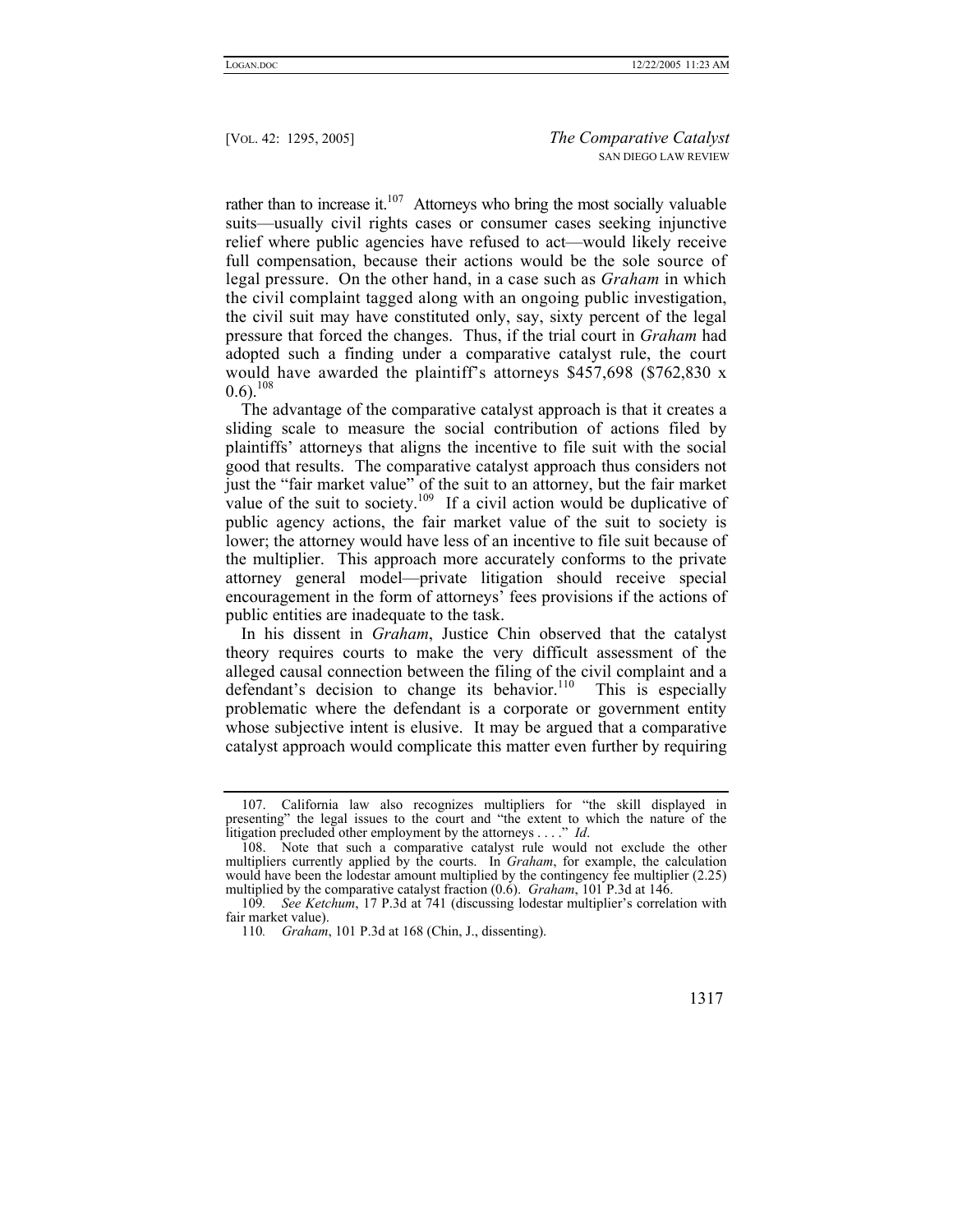a court to pin down not only *whether* the defendant was influenced by the complaint, but *by how much*.

This problem, however, can be avoided if the court awarding the attorneys' fees adopts an objective rather a subjective test for the actual apportionment of credit for catalyzing behavior. The court should weigh the complaint as would a reasonable attorney representing the defendant in the case. It should examine whether the complaint is facially moot or frivolous in light of the facts conceded in the case. The court need not undertake a probing inquiry of the merits. It should proceed much as it would in considering the likelihood of success on the merits in an emergency injunction request.<sup>111</sup> In assessing the pressure asserted by a complaint, the court would thus consider both the merits, at least superficially, and the role of the suit in changing the defendant's conduct vis-à-vis the actions of public agency action and voluntary actions already commenced at the time the complaint was filed. It is true that a judge may not understand the factual situation giving rise to the case in the same intimate detail as the defense attorney, and thus he or she does not know whether discovery will strengthen or weaken the plaintiffs' claims. Nonetheless, trial court judges in California have extensive experience in overseeing settlement negotiations and are well positioned to evaluate how a particular complaint may affect the overall mix of legal pressures.

Another benefit of a well-drafted comparative catalyst rule is that it could dramatically reduce the appellate litigation over attorneys' fees which Justice Brennan decried.<sup>112</sup> If the abuse of discretion standard is retained, it will be much more difficult to overturn a trial judge's designation of some fraction for attorneys' fees rather than a binary all-or-nothing decision. In practice, a California appeals court is less likely to overturn a forty percent award it believes should be sixty percent than a zero percent award that, given two choices, it believes should have been one hundred percent. Such, for better or worse, has been the experience with appellate review of large punitive and noneconomic damage awards. Appellate courts in such situations have usually overturned such awards only if they believe the order of magnitude to be wrong, not just that the award was off by twenty percent.<sup>113</sup>

<sup>113.</sup> See, for example, the United States Supreme Court's discussion of what constitutes "excessive" punitive damages in *BMW of North America v. Gore*, 517 U.S. 559, 568 (1996). The court refused to establish a specific ratio of punitive to economic damages above which an award becomes excessive, rejecting the notion that the line of permissible damages "is marked by a simple mathematical formula . . . ." *Id*. at 582.



<span id="page-23-0"></span><sup>111.</sup> In considering a motion for a preliminary injunction, a court may consider the "likelihood of success on the merits," even though at this time little or no discovery may have taken place. Sw. Voter Registration Educ. Project v. Shelley, 344 F.3d 914, 917  $(9th Cir. 2003)$ .

<span id="page-23-2"></span><span id="page-23-1"></span><sup>112</sup>*.* Hensley v. Eckerhart, 461 U.S. 424, 442 (1983) (Brennan, J., dissenting).